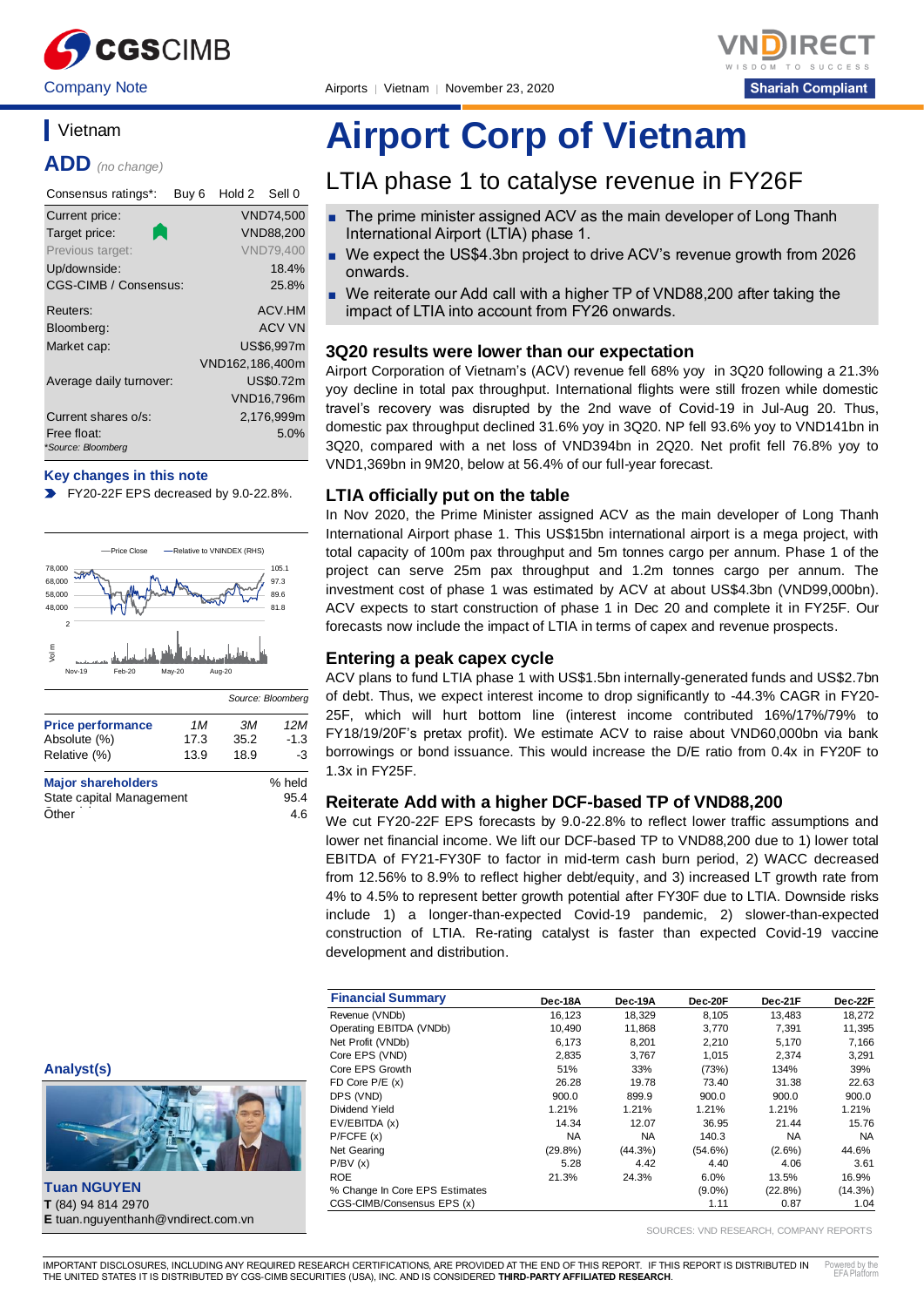



# LTIA phase 1 to catalyse revenue in FY26F

# **What does Long Thanh International Airport (LTIA) mean to ACV?**

# **LTIA is a costly but necessary mega project**

LTIA was approved in Jun 2015 by the National Assembly. LTIA is located in Dong Nai province, 40km from Ho Chi Minh City (HCMC). LTIA is a mega project consisting of three phases which cost a combined c.US\$15bn. Upon completion of all three phases, LTIA will have a total capacity of 100m pax throughput and 5m tonnes cargo per annum. Phase 1 can serve 25m pax throughput and 1.2m tonnes cargo per annum. It requires capex of US\$4.6bn. ACV's assigned works require capex of US\$4.3bn (VND99,000bn). ACV expects construction of Phase 1 to start in Dec 20 and be completed in FY25F.



SOURCES: VND, GOOGLE MAPS

|                      | Phase 1 | Phase 2 | Phase 3 |
|----------------------|---------|---------|---------|
| Capex (US\$ bn)      | 4.6     |         | 15.0    |
| Passenger volume (m) | 25      | 50      | 100     |
| Cargo (m tonnes)     | 1.2     | 1.5     | 5       |
| No. of runways       |         | 2       |         |
| Year of completion   | 2025F   |         |         |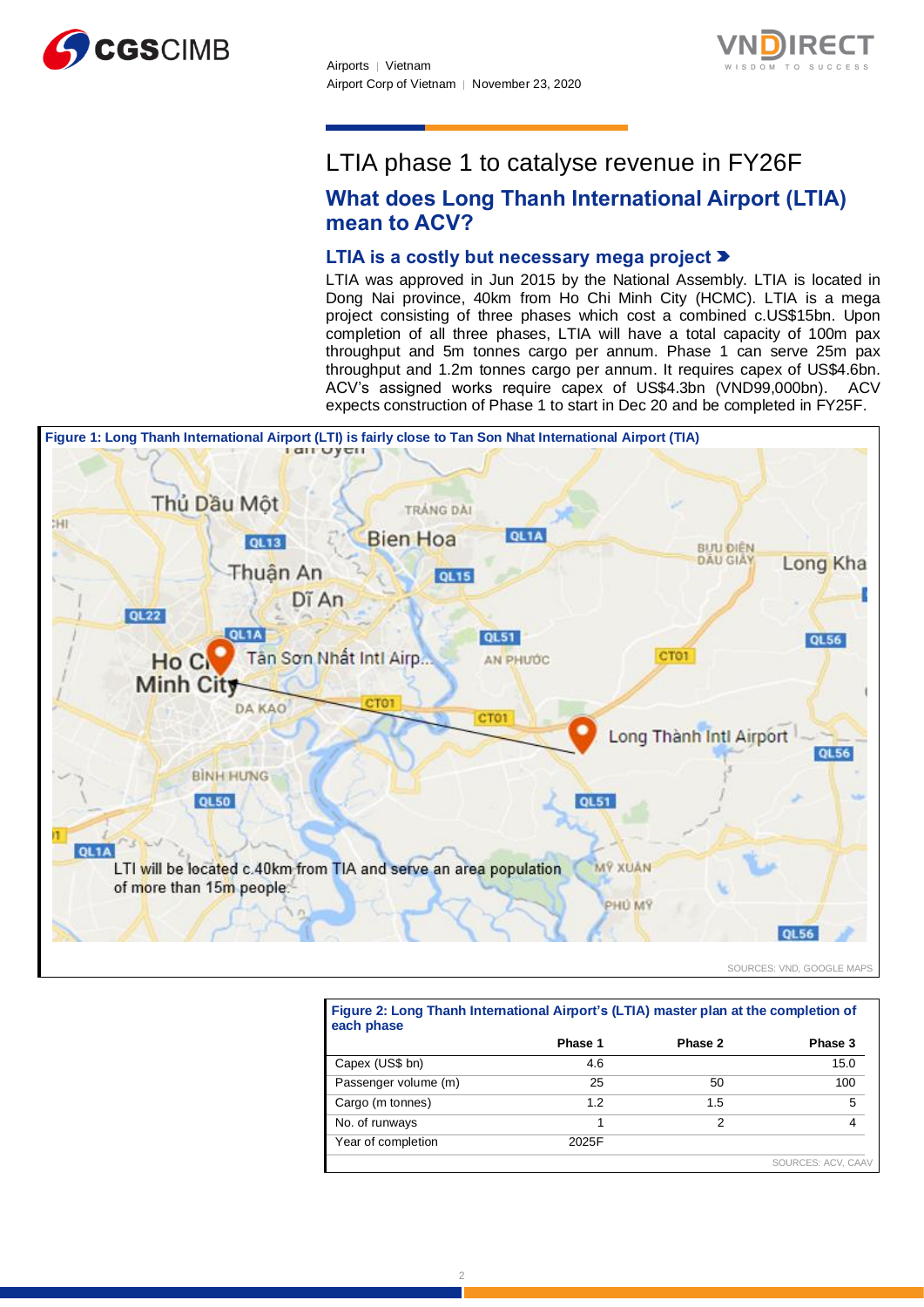





Compared to other regional airports, we think LTIA's total cost/capacity is at an acceptable level. However, the investment cost of LTIA Phase 1 appears expensive to us. This could be attributed to the huge upfront cost for site clearance and infrastructure.

LTIA is positioned to become a new transit hub in Southeast Asia, competing with other regional hubs such as Singapore's Changi Airport, Bangkok's Suvarnabhumi Airport and Hong Kong International Airport. According to the Ministry of Transport (MOT), LTIA is expected to contribute 1% to GDP when Phase 1 is operational and 3-4% to GDP after phase 3 is completed.

# **LTIA will alleviate the congestion of Tan Son Nhat IA**

Tan Son Nhat International Airport (TIA) is currently the busiest airport hub in South Vietnam which accommodated 41m passenger throughput in FY19, 46% above its designed capacity. The recent rapid passenger traffic has been a strain on TIA for the past few years. In Jun 2020, Vietnam's prime minister approved an investment of VND10,990bn (US\$471m) for a new terminal (T3) in TIA. T3 will add 22m pax capacity to lift TIA's total capacity to 50m passengers p.a.



As we expect HCMC and surrounding area's passenger traffic to grow at 17% CAGR in FY20-25F and 7% CAGR in FY26-30F, TIA may be unable to meet this demand in the long term even after the completion of Terminal 3. Thus, ACV expects LTIA to come into operation in late FY25F, which will add 25m pax capacity p.a. After phase 3 of LTIA is completed, LTIA will handle 80% of international passenger throughput and 20% of passenger throughput from/to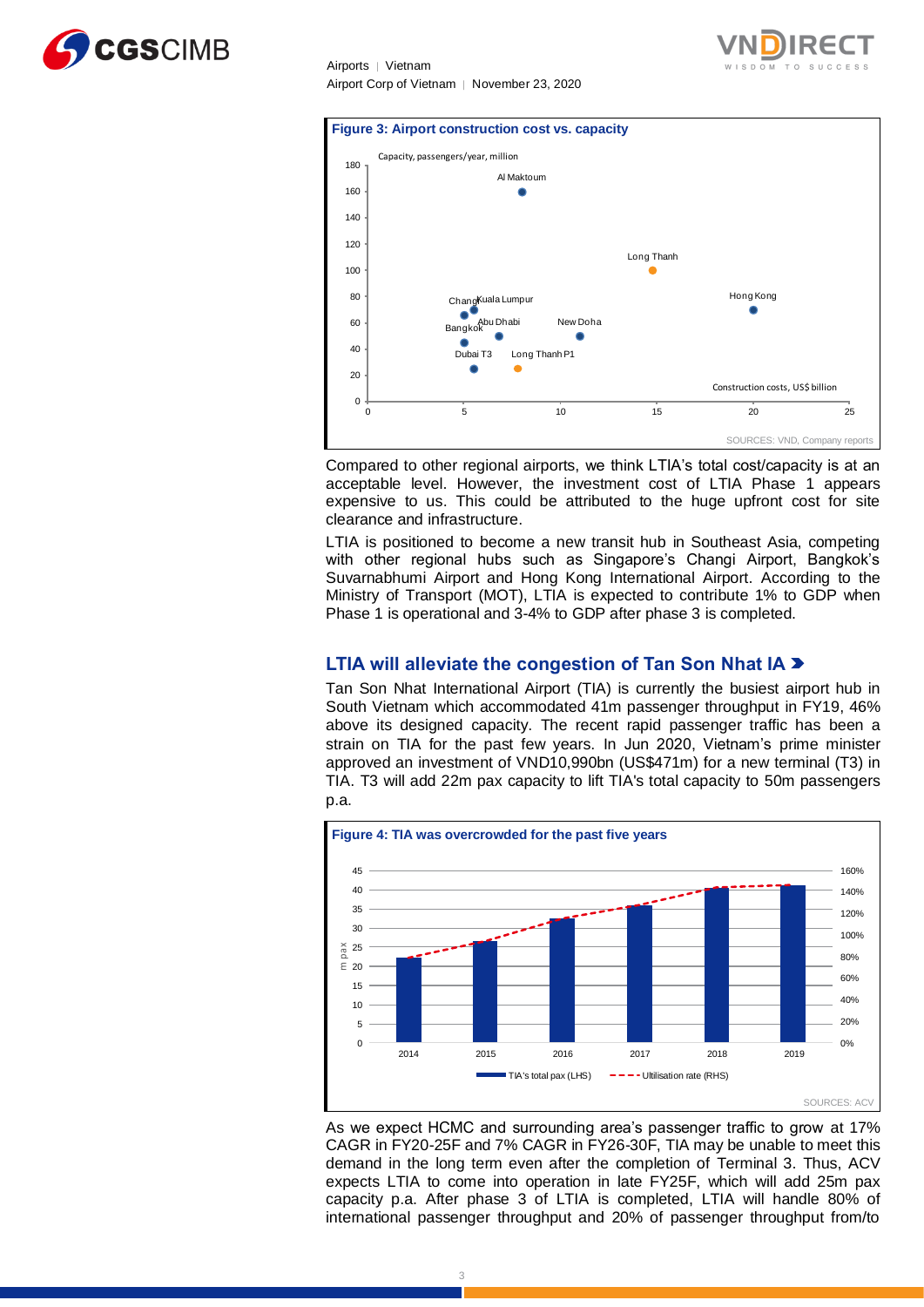



HCMC, as per Civil Aviation Authority of Vietnam's (CAAV) master plan vision until 2050.



We expect LTIA phase 1 to be completed in FY25F and start contributing to ACV's business results from FY26F onwards. It should run at full capacity in FY30F. We estimate LTIA to contribute 5.4% to ACV's domestic pax throughput in FY30F and 19.8% to ACV's international pax throughput in FY30F.

We estimate that LTIA and TIA should collectively account for 30% of ACV's total traffic in FY30F.



# **ACV should enter a peak capex cycle in FY21-25F**

According to ACV, total capex needed to develop LTIA phase 1 is US\$4.3bn (VND99,000bn), which is 1.7x ACV's total assets at end-3Q20. ACV plans to fund LTIA phase 1 with VND35,000bn in internally-generated funds and the remainder by debt.

ACV expects to fund the rest of its capex via commercial loans or by issuing corporate bonds in domestic and international markets. ACV's chairman said that it has signed Memoranda of Understanding (MoU) with 12 institutions, which are interested to finance LTIA phase 1. The total amount of capital that can be accessed from these institutions is up to US\$6.3bn, which exceeds what ACV needs.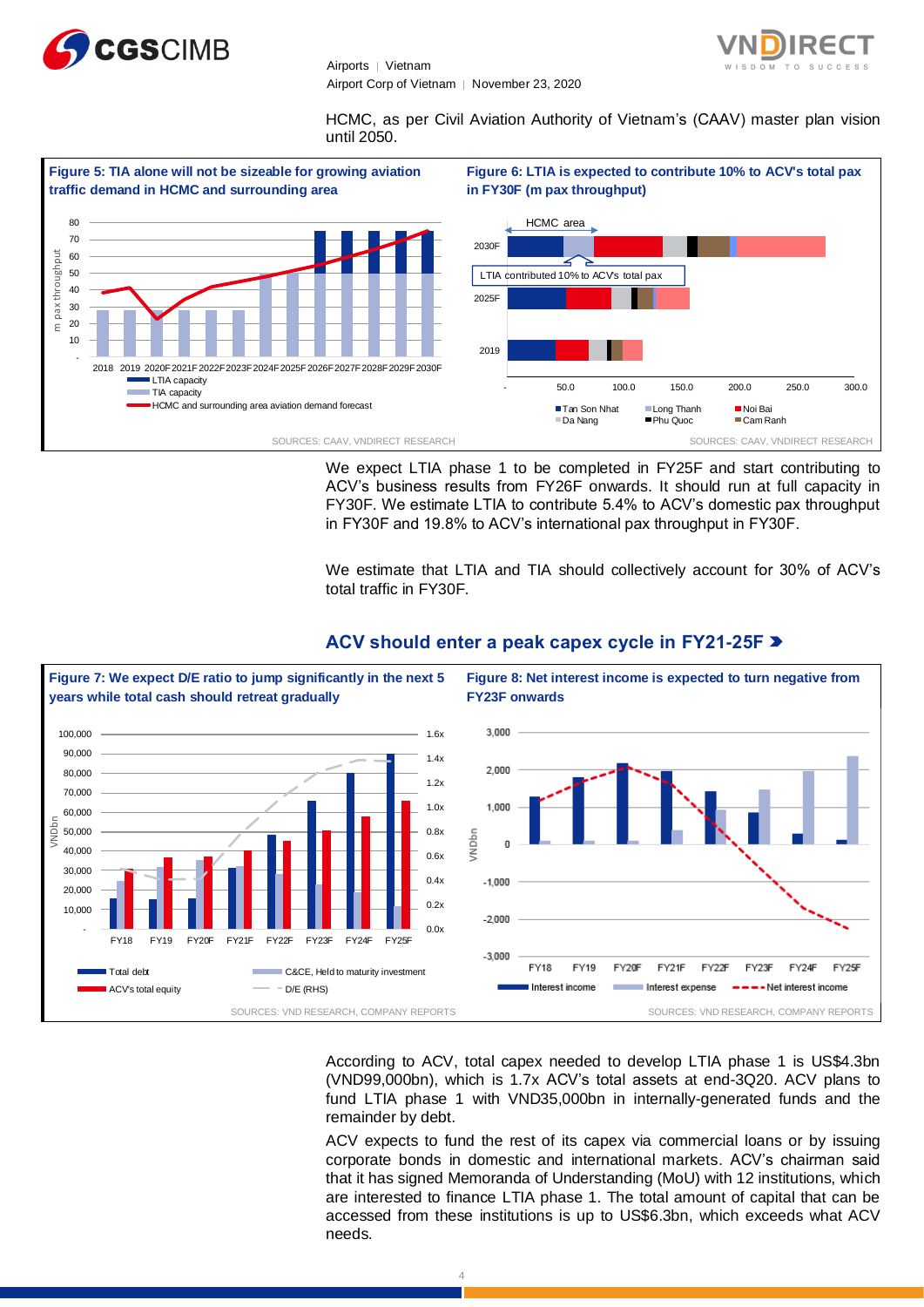



Thus, we expect ACV's interest income to drop significantly at -44.3% CAGR in FY20-25F, which will hurt bottomline (interest income contributed 16%/17%/79% to FY18/19/20F's pretax profit). We expect ACV to borrow c.VND60,000bn via bank loans or bond issuance for the next five months. This would increase its D/E ratio from 0.4x in FY20F to 1.3x in FY25F.

# **Uncertain when international flights will be reopened Passenger traffic recovery slower than expected**



Domestic pax throughput fell 31.8% yoy in 3Q20 due to travel restrictions and lower demand in Aug and Sep 20. Domestic pax throughput recovered 38% mom in Oct 20 but still decrease 17% yoy.

3Q20 domestic total pax throughput was 27% lower than our previous expectation. We remain positive on the recovery of domestic demand in 4Q20F and in 2021. However, we decrease our FY20 assumption for domestic passengers throughput by 5% to reflect worse-than-expected 2<sup>nd</sup> wave of Covid-19 in Aug.

# **Uncertain when international flights will be reopened**

After successfully controlling the second outbreak, Vietnam officially resumed international flights in mid-Sep 20 with approved routes from/to Japan and South Korea. However, the flights were limited to passengers who had to travel for education and work purposes, with tourists still prohibited. Vietnam Airlines Flight VN417 arrived at Hanoi's Noi Bai Airport on 25 Sep, marking the first commercial flight since Mar 20.

On 7 Oct, the Civil Aviation Authority of Vietnam (CAAV) temporarily suspended international commercial flights entering Vietnam to tighten the quarantine regulations. According to a CAAV representative, the quarantine rules for foreigners have been carried out well; however, problems have arisen in terms of the application of the rules to Vietnamese citizens. As at 20 Nov 2020, there are no updates as to when international flights will be reopened.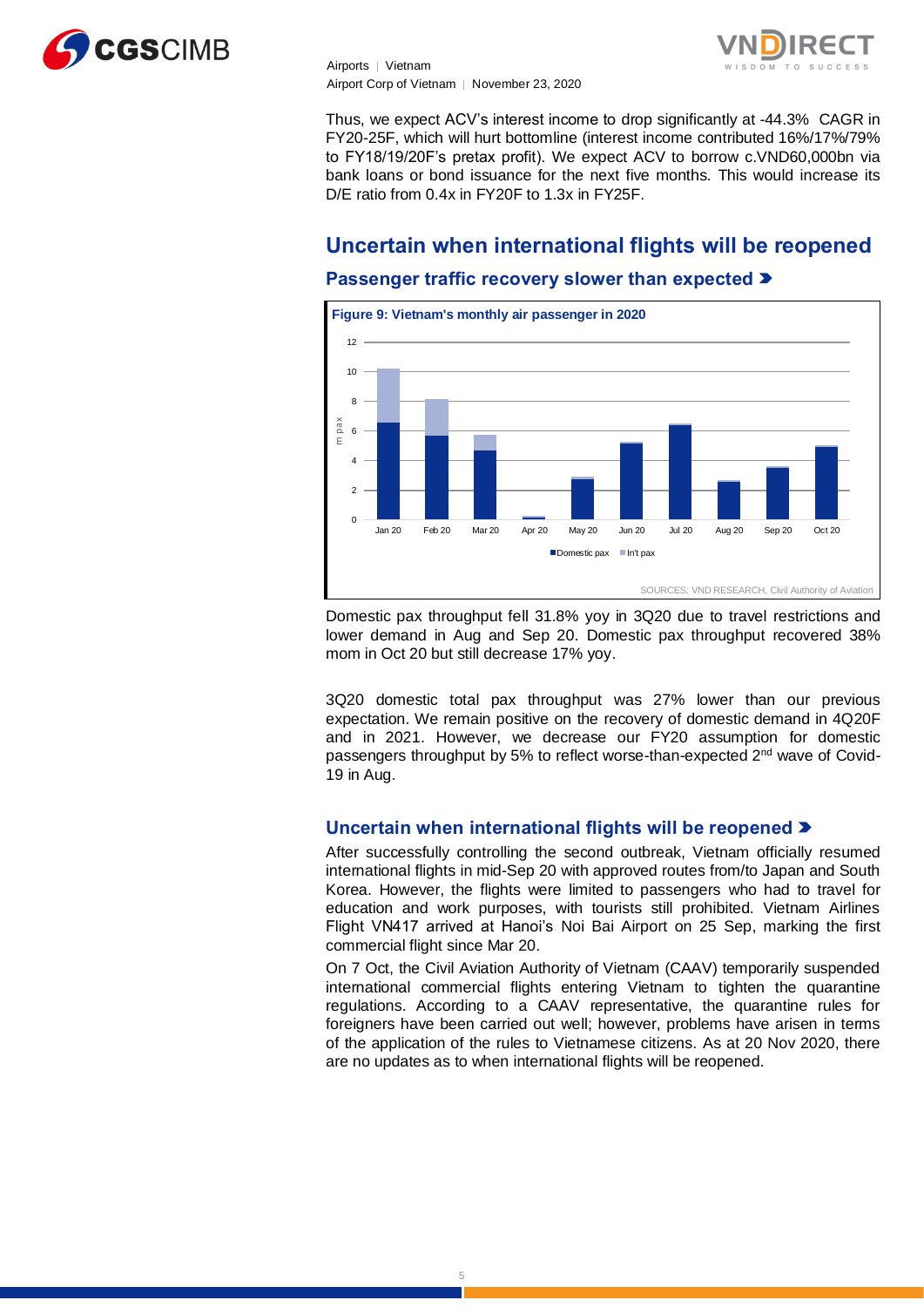



# **Earnings revision**

# **3Q20 results were lower than our expectation**

| <b>Figure 10: Results comparison</b> |             |       |              |       |        |               |                  |                                                                                                                                                                                  |
|--------------------------------------|-------------|-------|--------------|-------|--------|---------------|------------------|----------------------------------------------------------------------------------------------------------------------------------------------------------------------------------|
| FYE Dec 31 (VND bn)                  | <b>3Q20</b> | 3Q19  | $%$ yoy      | 9M20  | 9M19   | $%$ yoy       | % vs<br>forecast | previous Comments                                                                                                                                                                |
| Net revenue                          | 1,443       | 4,591 | -68.6%       | 6,083 | 13,517 | $-55.0\%$     | 63.5%            |                                                                                                                                                                                  |
| Aeronautical services                | 708         | 3.589 | $-80.3%$     | 4,615 | 10,793 | $-57.2%$      | 63.6%            | Lower than expected as international flights<br>were not resumed. We expect 4Q20 domestic<br>traffic to equivalent to 4Q19's level compared<br>with 59%/32% yoy drop in 2Q/3Q20. |
| Non aeronautical services            | 215         | 515   | $-58.2%$     | 1,014 | 1,580  | $-35.8%$      |                  | 73.5% In line with our expectation.                                                                                                                                              |
| Gross profit                         | 41          | 2,412 | $-98.3%$     | 1,214 | 6,998  | $-82.7%$      | 53.1%            |                                                                                                                                                                                  |
| Gross margin                         | 2.8%        | 52.5% | -49.7% pts   | 20.0% | 51.8%  | $-31.8%$ pts  | $-3.9%$ pts      | Fixed cost eroded gross margin as revenue fell<br>57.2% vov.                                                                                                                     |
| Financial income                     | 579         | 573   | 1.0%         | 1,682 | 1,397  | 20.4%         |                  | 76.2% In line with our expectation.                                                                                                                                              |
| Financial expenses                   | 287         | 29    | 884.1%       | 714   | 486    | 47.0%         | 96.6%            | Mostly came from FX loss from debt<br>revaluation. Since end-4Q19, Japaness yen<br>appreciated 3.1% to Vietnamese dong as end-<br>3Q20, higher than expected.                    |
| Selling expenses                     | 28          | 90    | $-68.5%$     | 123   | 278    | $-55.7%$      | 58.9%            | Lower than expected as ACV has cut its<br>operating cost better than expected.                                                                                                   |
| General and admin expenses           | 185         | 212   | $-12.5%$     | 502   | 658    | $-23.7%$      | 72.7%            |                                                                                                                                                                                  |
| Gain/(loss) from joint ventures      | 37          | 83    | $-55.7%$     | 108   | 318    | $-66.0%$      | 78.7%            |                                                                                                                                                                                  |
| Net profit                           | 141         | 2,203 | $-93.6%$     | 1,369 | 5,898  | $-76.8%$      | 56.4%            | Lower than expected as ACV has cut its<br>operating cost better than our projections.                                                                                            |
| Net margin                           | 9.8%        | 48.0% | $-38.2%$ pts | 22.5% | 43.6%  | $-21.1\%$ pts | $-2.8%$ pts      |                                                                                                                                                                                  |
| <b>EBITDA</b>                        | 432         | 3,114 | $-86.1%$     | 2,791 | 9,077  | $-69.3%$      | 65.1%            |                                                                                                                                                                                  |
| EBITDA margin                        | 29.9%       | 67.8% | -37.9% pts   | 45.9% | 67.2%  | $-21.3%$ pts  | 1.2% pts         |                                                                                                                                                                                  |
|                                      |             |       |              |       |        |               |                  | SOURCES: VND RESEARCH, COMPANY REPORTS                                                                                                                                           |

# **Changes to forecasts**

We change our scenario for international pax throughput as follows:

- We lower FY20/FY21F forecast for international pax throughput by 32.7%/30.5% to reflect uncertainty as to when international flights will resume.
- We increase FY22F assumption for international pax throughput by 4.3% as the development of Covid-19 vaccines appears faster than expected.



We reduce FY20-22F EPS by 9.0-22.8% to reflect lower traffic assumptions and lower net financial income (as we factor in debt and lower cash balance to finance LTIA phase 1).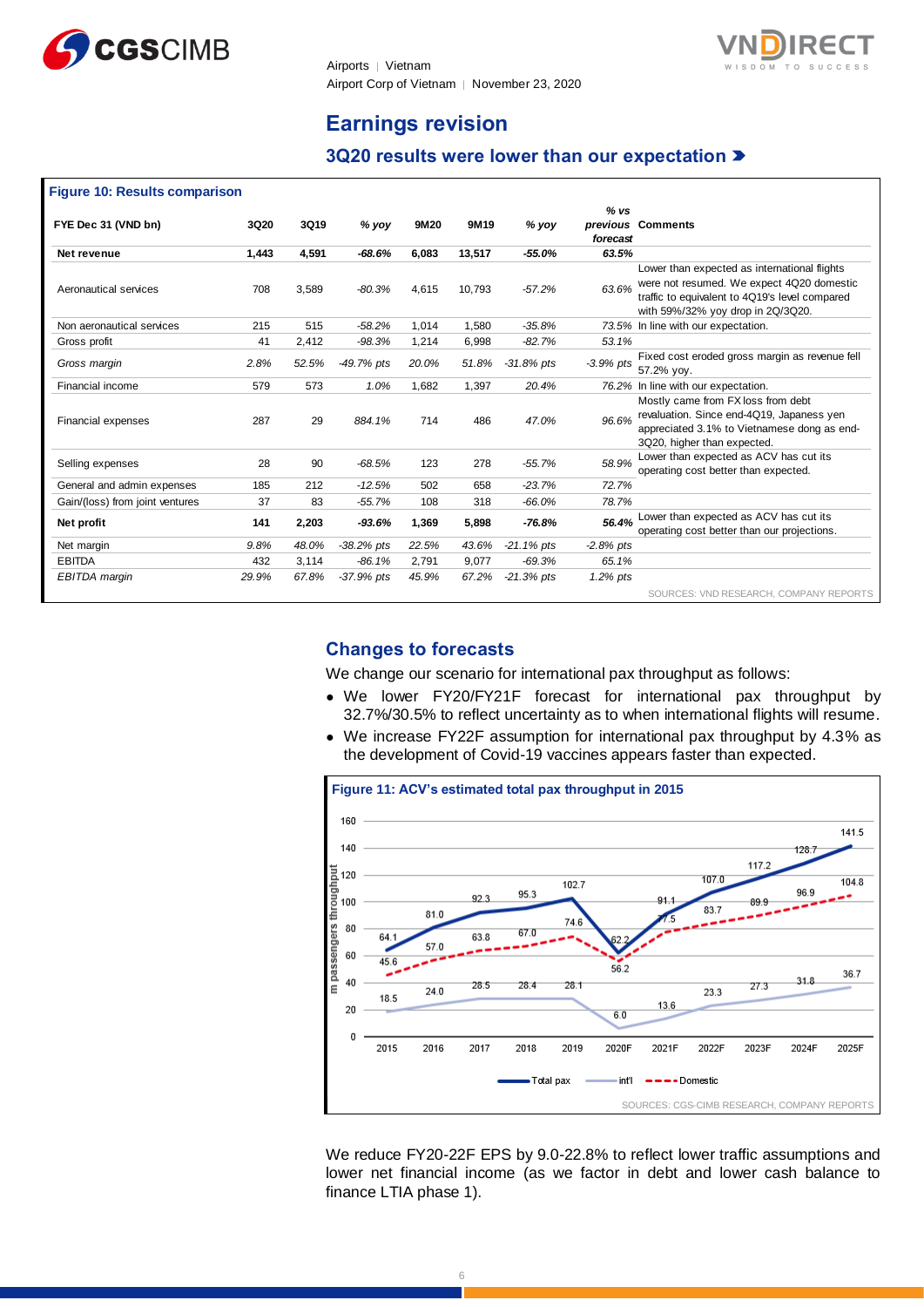



# **Figure 12: Changes in forecasts**

|                              | FY <sub>19</sub> A | FY20F   |                           |           | <b>FY21F</b> |                                     |              | FY22F   |                                        |          |
|------------------------------|--------------------|---------|---------------------------|-----------|--------------|-------------------------------------|--------------|---------|----------------------------------------|----------|
|                              |                    |         | Old forecast New forecast |           |              | Changes   Old forecast New forecast | Changes      |         | Old forecast New forecast              | Changes  |
| Total pax throughput (m)     | 102.7              | 68.1    | 62.2                      | $-8.7%$   | 96.5         | 91.1                                | $-5.5%$      | 106.1   | 107.0                                  | 0.8%     |
| Int1(m)                      | 28.1               | 9.0     | 6.0                       | $-32.7%$  | 19.6         | 13.6                                | $-30.5%$     | 22.3    | 23.3                                   | 4.3%     |
| Domestic (m)                 | 74.6               | 59.1    | 56.2                      | $-5.0%$   | 76.9         | 77.5                                | 0.8%         | 83.8    | 83.7                                   | $-0.1%$  |
| Flight                       | 706.221            | 498,013 | 459.717                   | $-7.7%$   | 677.026      | 604.419                             | $-10.7%$     | 788.753 | 765.864                                | $-2.9%$  |
| Total revenue (VNDbn)        | 18.329             | 9,583   | 8,105                     | $-15.4%$  | 15.368       | 13,483                              | $-12.3%$     | 18,098  | 18,272                                 | 1.0%     |
| <b>EBITDA</b>                | 12.379             | 4.286   | 3.770                     | $-12.0\%$ | 9.074        | 7.391                               | $-18.5%$     | 11.147  | 11.395                                 | 2.2%     |
| D&A expense                  | 3.920              | 2,901   | 2,841                     | $-2.1%$   | 3,190        | 3,020                               | $-5.3%$      | 3,482   | 3,293                                  | $-5.4%$  |
| Net financial income/expense | 1.816              | 1.467   | 1.624                     | 10.7%     | 1.982        | 1.595                               | $-19.5%$     | 2,221   | 288                                    | $-87.0%$ |
| Net profit (VNDbn)           | 8,201              | 2,429   | 2,210                     | $-9.0%$   | 6,696        | 5,170                               | $-22.8%$     | 8,365   | 7.166                                  | $-14.3%$ |
| EPS (VND)                    | 3.767              | 1,116   | 1,015                     | $-9.0\%$  | 3.076        | 2,374                               | $-22.8%$     | 3,842   | 3.291                                  | $-14.3%$ |
| EBITDA margin                | 67.5%              | 44.7%   | 46.5%                     | 4.0% pts  | 59.0%        | 54.8%                               | $-7.2\%$ pts | 61.6%   | 62.4%                                  | 1.3% pts |
|                              |                    |         |                           |           |              |                                     |              |         | SOURCES: VND RESEARCH, COMPANY REPORTS |          |

# **Reiterate Add with a higher TP of VND88,200**

We lift our DCF-based TP to VND88,200 due to 1) lower total EBITDA in FY21-30F to factor in mid-term cash burn period, 2) WACC decreased from 12.56% to 8.9% to reflect higher debt/equity, and 3) LT growth rate increased from 4% to 4.5% to represent better growth potential after FY30F thanks to LTIA. Downside risks to our call include 1) a longer-than-expected Covid-19 pandemic, and 2) a stronger-than-expected Japanese yen vs. Vietnamese dong, 3) slower-than-expected construction of LTIA.

| <b>Figure 13: DCF model key inputs</b> |                       | <b>Figure 14: DCF valuation model</b>   |                                        |
|----------------------------------------|-----------------------|-----------------------------------------|----------------------------------------|
|                                        |                       | Unit                                    | VNDbn except for target price          |
|                                        |                       | <b>Cumulative Present value of FCFF</b> | 45,272                                 |
| <b>DCF</b> key input                   |                       | Terminal value                          | 768,456                                |
| Cost of equity                         | 15.00%                | Present value of terminal value         | 232,931.8                              |
| Cost of debt                           | 3.50%                 | Enterprise value                        | 278,204.3                              |
| Targeted D/(D+E)                       | 50.0%                 | Less: Market value of Debt              | (121, 560.5)                           |
| <b>Effective tax rate</b>              | 20.00%                | Plus: Cash and Cash Equivalents         | 35,401.6                               |
| <b>WACC</b>                            | 8.90%                 |                                         |                                        |
| Long term growth                       | 4.50%                 | Implied equity value                    | 192,045.4                              |
|                                        |                       | Outstanding shares                      | 2,176,998,736                          |
|                                        |                       | Equity value per share                  | 88,216                                 |
|                                        |                       | <b>Rounded TP</b>                       | 88,200                                 |
|                                        | SOURCES: VND RESEARCH |                                         | SOURCES: VND RESEARCH, COMPANY REPORTS |

| Figure 15: ACV peer comparison |                            |                                          |                   |                                       |                                                                                              |           |                   |               |     |                             |                    |           |          |
|--------------------------------|----------------------------|------------------------------------------|-------------------|---------------------------------------|----------------------------------------------------------------------------------------------|-----------|-------------------|---------------|-----|-----------------------------|--------------------|-----------|----------|
| Company                        | <b>Bloomberg</b><br>Recom. | <b>Share</b><br>Target<br>Price<br>Price | <b>Market Cap</b> | P/E(x)                                |                                                                                              | P/BV(x)   |                   | EV/EBITDA (x) |     | <b>Recurring ROE</b><br>(%) |                    |           |          |
|                                | <b>Ticker</b>              |                                          |                   | (US\$ m)<br>(local curr) (local curr) | CY <sub>20</sub> F                                                                           |           | CY21F CY20F CY21F |               |     | CY20F CY21F                 | CY <sub>20</sub> F | CY21F     |          |
| <b>Airports</b>                |                            |                                          |                   |                                       |                                                                                              |           |                   |               |     |                             |                    |           |          |
| Airport Corp of Vietnam        | ACV VN                     | <b>ADD</b>                               | 74.500            | 88,200                                | 6,997                                                                                        | 73.4      | 31.4              | 4.4           | 4.1 | 37.0                        | 21.4               | 6.01%     | 13.46%   |
| Airports of Thailand           | AOT TB                     | <b>REDUCE</b>                            | 67.75             | 48.00                                 | 27.157                                                                                       | 508.5     | <b>NA</b>         | 6.8           | 7.0 | 121.9                       | 249.0              | 1.63%     | $-1.54%$ |
| Shanghai International Air-A   | 600009 CH                  | <b>NR</b>                                | 67.19             | <b>NA</b>                             | 18.648                                                                                       | 58.3      | 24.8              | 3.9           | 3.5 | 44.2                        | 18.1               | 5.98%     | 14.30%   |
| Beijing Capital Intl Airpo-H   | 694 HK                     | <b>NR</b>                                | 5.23              | <b>NA</b>                             | 3,090                                                                                        | 82.2      | 22.0              | 1.0           | 0.9 | 12.7                        | 8.4                | .63%      | 3.80%    |
| Japan Airport Terminal Co      | 9706 JP                    | <b>NR</b>                                | 3.800             | <b>NA</b>                             | 3.044                                                                                        | <b>NA</b> | 61.0              | 2.0           | 2.0 | 96.6                        | 13.9               | $-11.81%$ | 2.43%    |
| Shenzhen Airport Co-A          | 000089 CH                  | <b>NR</b>                                | 10.20             | <b>NA</b>                             | 3,013                                                                                        | 80.3      | 32.0              | 1.7           | 1.7 | $30.2 -$                    | 2.6                | 1.64%     | 5.19%    |
| Malaysia Airports Holdings     | <b>MAHB MK</b>             | <b>ADD</b>                               | 5.42              | 5.14                                  | 2.167                                                                                        | <b>NA</b> | <b>NA</b>         | 1.1           | 1.1 | 74.3                        | 22.7               | $-8.24%$  | $-6.11%$ |
| Average                        |                            |                                          |                   |                                       |                                                                                              | 213.4     | 28.1              | 5.6           | 4.9 | 67.7                        | 96.2               | 4.54%     | 8.74%    |
| Median                         |                            |                                          |                   |                                       |                                                                                              | 73.4      | 28.1              | 5.6           | 4.1 | 44.2                        | 21.4               | 5.98%     | 13.46%   |
|                                |                            |                                          |                   |                                       | Source: VND RESEARCH, CGS CIMB RESEARCH, COMPANY REPORTS, Bloomberg (Data as at 23 Nov 2020) |           |                   |               |     |                             |                    |           |          |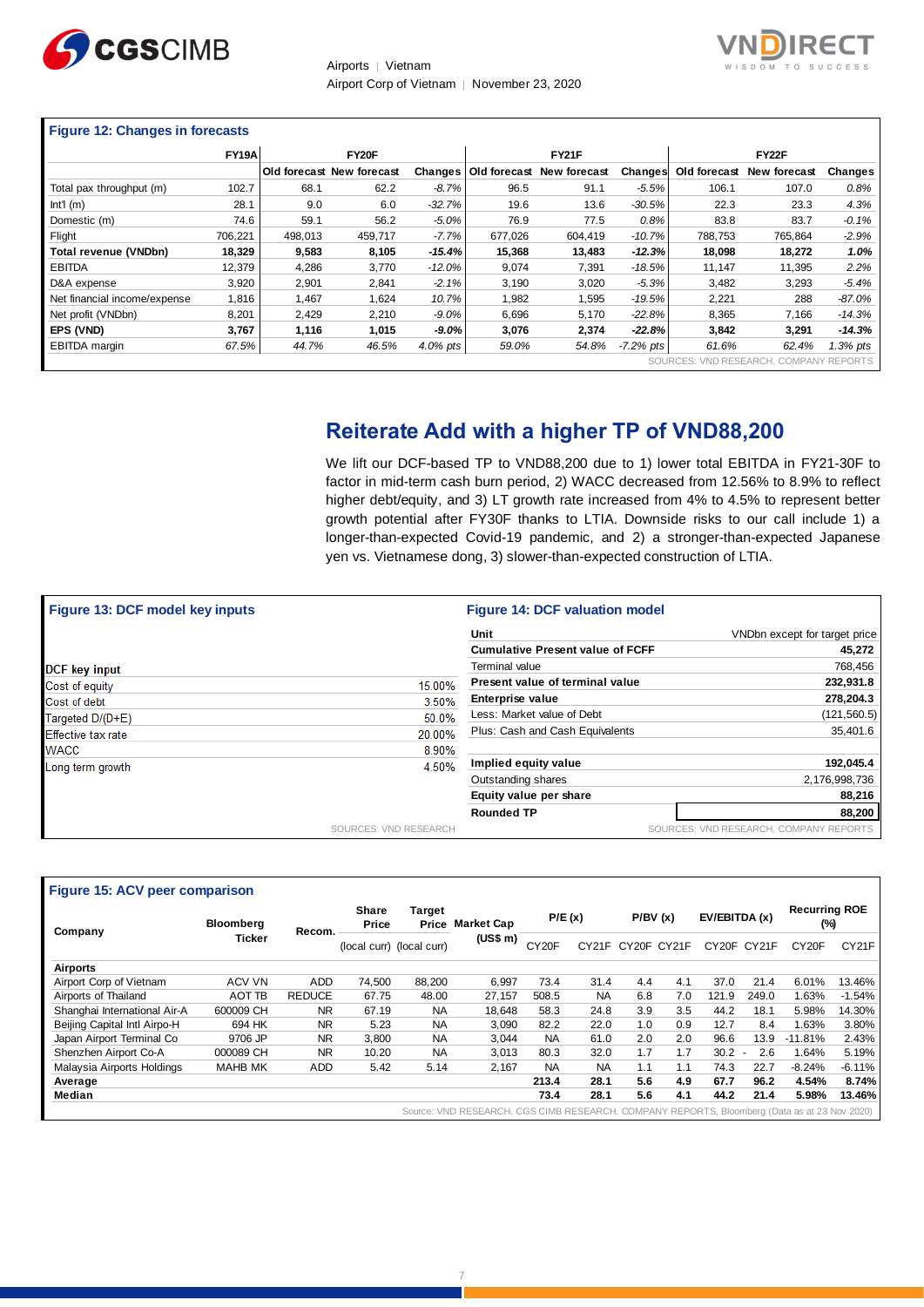



# **BY THE NUMBERS**



# **Profit & Loss**

| (VNDb)                                    | Dec-18A  | <b>Dec-19A</b> | Dec-20F  | Dec-21F  | Dec-22F  |
|-------------------------------------------|----------|----------------|----------|----------|----------|
| <b>Total Net Revenues</b>                 | 16,123   | 18,329         | 8,105    | 13,483   | 18,272   |
| <b>Gross Profit</b>                       | 11,708   | 13,254         | 4.594    | 8.658    | 12,841   |
| <b>Operating EBITDA</b>                   | 10,490   | 11,868         | 3,770    | 7,391    | 11,395   |
| Depreciation And Amortisation             | $-3,880$ | $-3,920$       | $-2,841$ | $-3,020$ | $-3,293$ |
| <b>Operating EBIT</b>                     | 6,609    | 7,948          | 929      | 4,370    | 8,102    |
| Financial Income/(Expense)                | 1,175    | 1,712          | 2,082    | 1,591    | 494      |
| Pretax Income/(Loss) from Assoc.          | 336      | 383            | 151      | 420      | 462      |
| Non-Operating Income/(Expense)            | $-502$   | 113            | $-448$   | 20       | $-184$   |
| Profit Before Tax (pre-El)                | 7,618    | 10,156         | 2,714    | 6,402    | 8,874    |
| <b>Exceptional Items</b>                  | 0        | $\Omega$       | $\Omega$ | $\Omega$ | $\Omega$ |
| <b>Pre-tax Profit</b>                     | 7,618    | 10,156         | 2,714    | 6,402    | 8,874    |
| Taxation                                  | $-1,433$ | $-1,942$       | $-516$   | $-1,216$ | $-1,686$ |
| Exceptional Income - post-tax             | 0        | $\Omega$       | $\Omega$ | 0        | $\Omega$ |
| <b>Profit After Tax</b>                   | 6,185    | 8,214          | 2,199    | 5,185    | 7,188    |
| Minority Interests                        | $-13$    | -13            | 11       | -16      | $-22$    |
| <b>Preferred Dividends</b>                | $\Omega$ | $\Omega$       | $\Omega$ | 0        | $\Omega$ |
| FX Gain/(Loss) - post tax                 | $\Omega$ | $\Omega$       | $\Omega$ | 0        | $\Omega$ |
| Other Adjustments - post-tax              | $\Omega$ | $\Omega$       | $\Omega$ | $\Omega$ | $\Omega$ |
| <b>Net Profit</b>                         | 6,173    | 8,201          | 2,210    | 5,170    | 7,166    |
| <b>Recurring Net Profit</b>               | 6,173    | 8,201          | 2,210    | 5,170    | 7,166    |
| <b>Fully Diluted Recurring Net Profit</b> | 6,173    | 8,201          | 2,210    | 5,170    | 7,166    |

#### **Cash Flow**

| (VNDb)                           | Dec-18A   | Dec-19A       | Dec-20F   | Dec-21F   | Dec-22F      |
|----------------------------------|-----------|---------------|-----------|-----------|--------------|
| <b>EBITDA</b>                    | 10,490    | 11,868        | 3,770     | 7,391     | 11,395       |
| Cash Flow from Invt. & Assoc.    | 360       | $-544$        | $-1,858$  | $-682$    | 356          |
|                                  |           |               |           |           |              |
| Change In Working Capital        | 142       | $-306$        | 1.035     | 878       | $-624$       |
| (Incr)/Decr in Total Provisions  | 5         | $\mathcal{P}$ | 10        | $-3$      | -8           |
| Other Non-Cash (Income)/Expense  | 638       | $-37$         | $-486$    | $-75$     | $-293$       |
| <b>Other Operating Cashflow</b>  | $-2.851$  | $-1,910$      | 879       | $-313$    | $-1,340$     |
| Net Interest (Paid)/Received     | 1,181     | 1,705         | 2.075     | 1.597     | 502          |
| Tax Paid                         | $-2,028$  | $-1.711$      | $-516$    | $-1.216$  | $-1,686$     |
| <b>Cashflow From Operations</b>  | 7,937     | 9,067         | 4.908     | 7,576     | 8,302        |
| Capex                            | $-2.008$  | $-1.959$      | $-1.000$  | $-26.467$ | $-27,450$    |
| Disposals Of FAs/subsidiaries    | 3,747     | 4.001         | 30,923    | 34,902    | 26,721       |
| Acq. Of Subsidiaries/investments | $\Omega$  | $\Omega$      | $\Omega$  | $\Omega$  | $\Omega$     |
| Other Investing Cashflow         | $-10,482$ | $-11,240$     | $-33,646$ | $-51.097$ | $-43,622$    |
| Cash Flow From Investing         | $-8.743$  | $-9.198$      | $-3,723$  | $-42.661$ | $-44,352$    |
| Debt Raised/(repaid)             | 85        | $-155$        | $-29$     | 15,385    | 15,674       |
| Proceeds From Issue Of Shares    | $\Omega$  | $\Omega$      | 0         | 0         | $\Omega$     |
| Shares Repurchased               | $\Omega$  | $-2$          | $\Omega$  | $\Omega$  | <sup>0</sup> |
| Dividends Paid                   | $-1,959$  | $-1,959$      | $-1,959$  | $-1,959$  | $-1,959$     |
| <b>Preferred Dividends</b>       | $\Omega$  | $\Omega$      | $\Omega$  | $\Omega$  | $\Omega$     |
| <b>Other Financing Cashflow</b>  | $-1$      | $\Omega$      | $\Omega$  | $\Omega$  | $\Omega$     |
| <b>Cash Flow From Financing</b>  | $-1.875$  | $-2,116$      | $-1,988$  | 13,426    | 13,715       |
| <b>Total Cash Generated</b>      | $-2.682$  | $-2,247$      | -803      | $-21.660$ | $-22,335$    |
| <b>Free Cashflow To Equity</b>   | -722      | $-286$        | 1,156     | -19.701   | $-20,376$    |
| <b>Free Cashflow To Firm</b>     | $-712$    | $-35$         | 1,281     | $-34,713$ | $-35,132$    |

SOURCES: CGS-CIMB RESEARCH, COMPANY REPORTS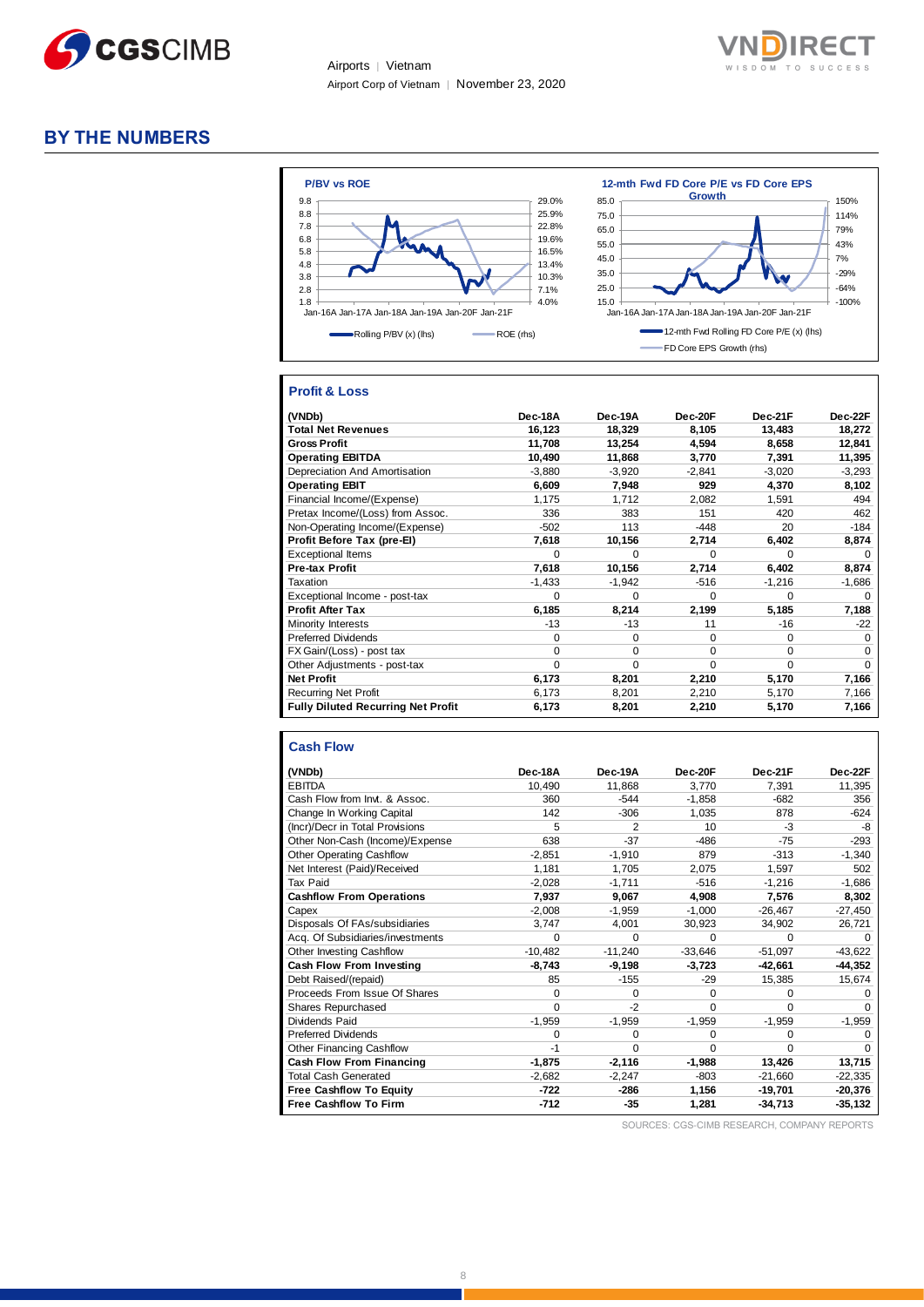



# **BY THE NUMBERS… cont'd**

| (VNDb)                                     | Dec-18A | Dec-19A  | Dec-20F  | Dec-21F  | Dec-22F  |
|--------------------------------------------|---------|----------|----------|----------|----------|
| <b>Total Cash And Equivalents</b>          | 24.369  | 31,271   | 35,402   | 32.031   | 28,146   |
| <b>Total Debtors</b>                       | 6.156   | 5.361    | 3.521    | 3.976    | 5.323    |
| Inventories                                | 469     | 493      | 218      | 363      | 492      |
| <b>Total Other Current Assets</b>          | 287     | 166      | 79       | 122      | 159      |
| <b>Total Current Assets</b>                | 31,281  | 37,291   | 39,220   | 36,493   | 34,121   |
| <b>Fixed Assets</b>                        | 18.444  | 16,340   | 13,502   | 36,949   | 61,106   |
| <b>Total Investments</b>                   | 2.806   | 2.963    | 2.963    | 2.963    | 2,963    |
| Intangible Assets                          | 3       | 5        | 3        | 3        | 3        |
| <b>Total Other Non-Current Assets</b>      | 1.091   | 1.577    | 1.759    | 1.738    | 2.679    |
| <b>Total Non-current Assets</b>            | 22.344  | 20,885   | 18,227   | 41,652   | 66,750   |
| Short-term Debt                            | 0       | $\Omega$ | $\Omega$ | $\Omega$ | $\Omega$ |
| Current Portion of Long-Term Debt          | 151     | 240      | 495      | 796      | 3.094    |
| <b>Total Creditors</b>                     | 7.092   | 6.264    | 4.870    | 6.277    | 7,088    |
| <b>Other Current Liabilities</b>           | 441     | 15       | 320      | 396      | 440      |
| <b>Total Current Liabilities</b>           | 7.684   | 6.518    | 5.685    | 7,468    | 10,622   |
| <b>Total Long-term Debt</b>                | 15,043  | 14,760   | 14,723   | 30,205   | 45,129   |
| Hybrid Debt - Debt Component               | 0       | $\Omega$ | $\Omega$ | $\Omega$ | $\Omega$ |
| <b>Total Other Non-Current Liabilities</b> | 111     | 141      | 97       | 120      | 133      |
| <b>Total Non-current Liabilities</b>       | 15,155  | 14,901   | 14.820   | 30,325   | 45,261   |
| <b>Total Provisions</b>                    | 0       | $\Omega$ | $\Omega$ | 355      | $\Omega$ |
| <b>Total Liabilities</b>                   | 22,839  | 21,419   | 20,506   | 38,148   | 55,883   |
| Shareholders' Equity                       | 30,734  | 36,702   | 36,886   | 39,941   | 44,932   |
| Minority Interests                         | 53      | 53       | 53       | 53       | 53       |
| <b>Total Equity</b>                        | 30,786  | 36,755   | 36,939   | 39,994   | 44,985   |

### **Key Ratios**

|                                  | Dec-18A | Dec-19A | Dec-20F    | Dec-21F | Dec-22F  |
|----------------------------------|---------|---------|------------|---------|----------|
| Revenue Growth                   | 16.6%   | 13.7%   | $(55.8\%)$ | 66.4%   | 35.5%    |
| Operating EBITDA Growth          | 20.4%   | 13.1%   | $(68.2\%)$ | 96.1%   | 54.2%    |
| Operating EBITDA Margin          | 65.1%   | 64.8%   | 46.5%      | 54.8%   | 62.4%    |
| Net Cash Per Share (VND)         | 4.214   | 7.474   | 9.270      | 473     | $-9,221$ |
| BVPS (VND)                       | 14.116  | 16.858  | 16.942     | 18.345  | 20,638   |
| Gross Interest Cover             | 69.51   | 82.43   | 9.67       | 11.74   | 8.83     |
| <b>Effective Tax Rate</b>        | 18.8%   | 19.1%   | 19.0%      | 19.0%   | 19.0%    |
| Net Dividend Payout Ratio        | 31.7%   | 23.9%   | 88.7%      | 37.9%   | 27.3%    |
| <b>Accounts Receivables Days</b> | 51.3    | 51.2    | 109.8      | 55.5    | 44.3     |
| <b>Inventory Days</b>            | 36.11   | 34.63   | 37.07      | 21.96   | 28.73    |
| <b>Accounts Payables Days</b>    | 93.7    | 86.3    | 109.7      | 74.2    | 79.1     |
| <b>ROIC (%)</b>                  | 32.4%   | 42.0%   | 5.3%       | 31.5%   | 22.2%    |
| ROCE(%)                          | 18.1%   | 20.1%   | 6.1%       | 10.5%   | 11.7%    |
| Return On Average Assets         | 9.7%    | 11.6%   | 0.2%       | 5.3%    | 7.5%     |

| <b>Key Drivers</b>                      |         |         |          |         |         |
|-----------------------------------------|---------|---------|----------|---------|---------|
|                                         | Dec-18A | Dec-19A | Dec-20F  | Dec-21F | Dec-22F |
| Int'l Passenger Traffic Growth (%)      | 11.8%   | 9.1%    | -78.5%   | 125.0%  | 71.2%   |
| Domestic Pax Traffic Growth (%)         | 4.9%    | 11.4%   | $-24.7%$ | 38.0%   | 8.0%    |
| International Flight Traffic Growth (%) | 14.1%   | 12.7%   | $-77.9%$ | 105.0%  | 102.3%  |
| Domestic Flight Traffic Growth (%)      | 4.5%    | 13.9%   | $-15.6%$ | 20.8%   | 8.0%    |
| Int'l Pax Service Charge                | ۰       | -       | ۰        | ۰       | ٠       |
| Dom Pax Serv Charge                     | ۰       | ۰       | ۰        | ۰       | ٠       |
| Unit Meals Produced (% Change)          | 0.0%    | 0.0%    | $0.0\%$  | 0.0%    | 0.0%    |

SOURCES: CGS-CIMB RESEARCH, COMPANY REPORTS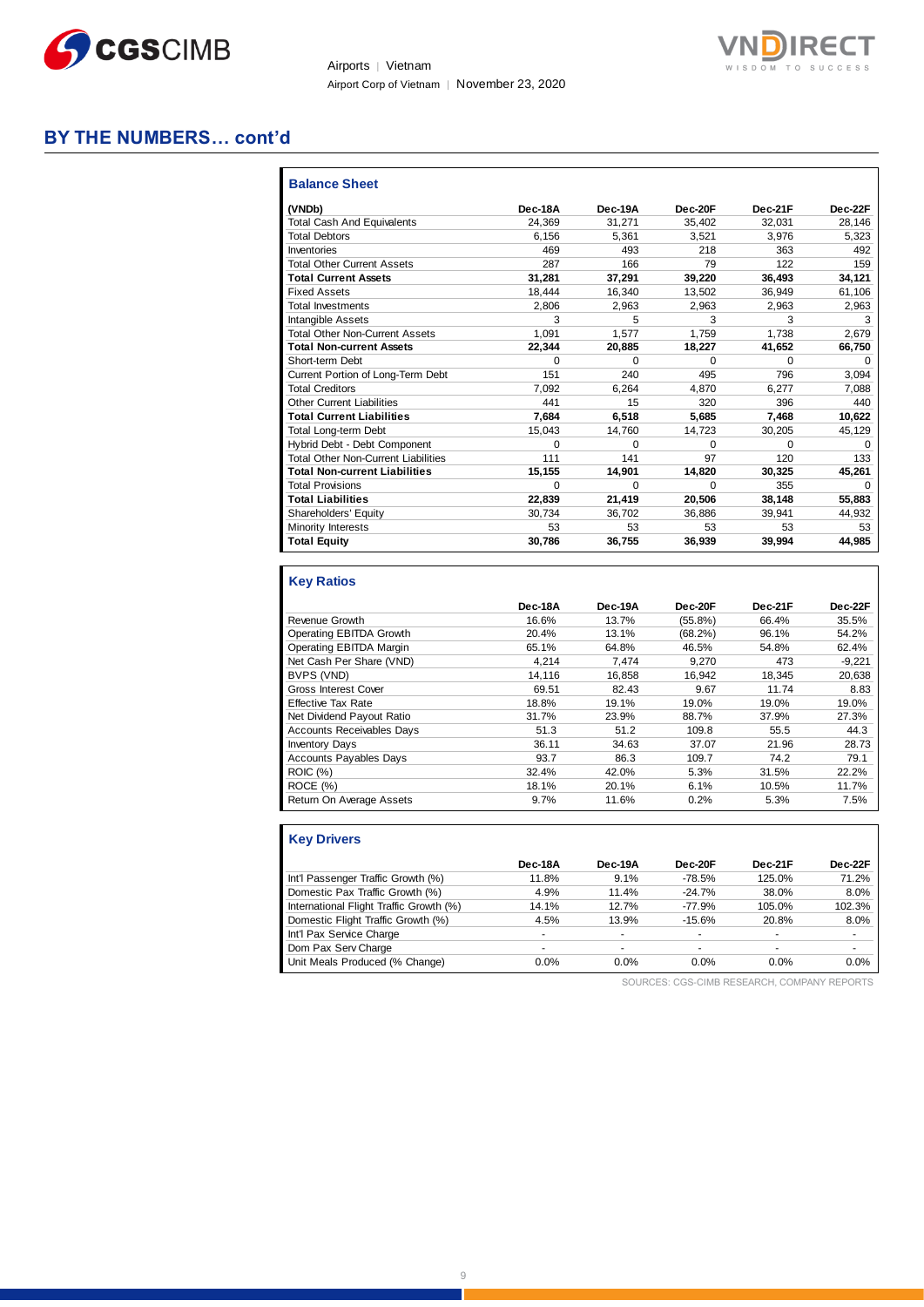



### **DISCLAIMER**

The content of this report (including the views and opinions expressed therein, and the information comprised therein) has been prepared by and belongs to VNDIRECT Securities Corporation, and is distributed by CGS-CIMB pursuant to an arrangement between VNDIRECT Securities Corporation and CGS-CIMB. VNDIRECT Securities Corporation is not an affiliate of CGS-CIMB.

This report is not directed to, or intended for distribution to or use by, any person or entity who is a citizen or resident of or located in any locality, state, country or other jurisdiction where such distribution, publication, availability or use would be contrary to law or regulation.

By accepting this report, the recipient hereof represents and warrants that he is entitled to receive such report in accordance with the restrictions set forth below and agrees to be bound by the limitations contained herein (including the "Restrictions on Distributions" set out below). Any failure to comply with these limitations may constitute a violation of law. This publication is being supplied to you strictly on the basis that it will remain confidential. No part of this report may be (i) copied, photocopied, duplicated, stored or reproduced in any form by any means or (ii) redistributed or passed on, directly or indirectly, to any other person in whole or in part, for any purpose without the prior written consent of CGS-CIMB.

The information contained in this research report is prepared from data believed to be correct and reliable at the time of is sue of this report.

VNDIRECT Securities Corporation may or may not issue regular reports on the subject matter of this report at any frequency and may cease to do so or change the periodicity of reports at any time. Neither VNDIRECT Securities Corporation nor CGS-CIMB is under any obligation to update this report in the event of a material change to the information contained in this report. Neither VNDIRECT Securities Corporation nor CGS-CIMB has any and will accept any, obligation to (i) check or ensure that the contents of this report remain current, reliable or relevant, (ii) ensure that the content of this report constitutes all the information a prospective investor may require, (iii) ensure the adequacy, accuracy, completeness, reliability or fairness of any views, opinions and information, and accordingly, VNDIRECT Securities Corporation, CGS-CIMB and their respective affiliates and related persons including China Galaxy International Financial Holdings Limited ("CGIFHL") and CIMB Group Sdn. Bhd. ("CIMBG") and their respective related corporations (and their respective directors, associates, connected persons and/or employees) shall not be liable in any manner whatsoever for any consequences (including but not limited to any direct, indirect or consequential losses, loss of profits a nd damages) of any reliance thereon or usage thereof. In particular, VNDIRECT Securities Corporation and CGS-CIMB disclaim all responsibility and liability for the views and opinions set out in this report.

Unless otherwise specified, this report is based upon reasonable sources. Such sources will, unless otherwise specified, for market data, be market data and prices available from the main stock exchange or market where the relevant security is listed, or, where appropriate, any other market. Information on the accounts and business of company(ies) will generally be based on published statements of the company(ies), information disseminated by regulatory information services, other publicly available information and information resulting from our research. Whilst every effort is made to ensure that statements of facts made in this report are accurate, all estimates, projections, forecasts, expressions of opinion and other subjective judgments contained in this report are based on assumptions considered to be reasonable as of the date of the document in which they are contained and must not be construed as a representation that the matters referred to therein will occur. Past performance is not a reliable indicator of future performance. The value of investments may go down as well as up and those investing may, depending on the investments in question, lose more than the initial investment. No report shall constitute an offer or an invitation by or on behalf of CGS-CIMB or VNDIRECT Securities Corporation, or their respective affiliates (including CGIFHL, CIMBG and their respective related corporations) to any person to buy or sell any investments.

CGS-CIMB and/or VNDIRECT Securities Corporation and/or their respective affiliates and related corporations (including CGIFHL, CIMBG and their respective related corporations), their respective directors, associates, connected parties and/or employees may own or have positions in securities of the company(ies) covered in this research report or any securities related thereto and may from time to time add to or dis pose of, or may be materially interested in, any such securities. Further, CGS-CIMB and/or VNDIRECT Securities Corporation, and/or their respective affiliates and their respective related corporations (including CGIFHL, CIMBG and their respective related corporations) do and seek to do business with the company(ies) covered in this research report and may from time to time act as market maker or have assumed an underwriting commitment in securities of such company(ies), may sell them to or buy them from customers on a principal basis and may also perform or seek to perform significant investment banking, advisory, underwriting or placement services for or relating to such company(ies) as well as solicit such investment, advisory or other services from any entity mentioned in this report.

CGS-CIMBand/or VNDIRECT Securities Corporation and/or their respective affiliates (including CGIFHL, CIMBG and their respective related corporations) may enter into an agreement with the company(ies) covered in this report relating to the production of research reports. CGS-CIMB and/or VNDIRECT Securities Corporation may disclose the contents of this report to the company(ies) covered by it and may have amended the contents of this report following such disclosure.

The analyst responsible for the production of this report hereby certifies that the views expressed herein accurately and exclusively reflect his or her personal views and opinions about any and all of the issuers or securities analysed in this report and were prepared independ ently and autonomously. No part of the compensation of the analyst(s) was, is, or will be directly or indirectly related to the inclusion of specific recommendations(s) or view(s) in this report. The analyst(s) who prepared this research report is prohibited from receiving any compensation, incentive or bonus based on specific investment banking transactions or for providing a specific recommendation for, or view of, a particular company. Information barriers and other arrangements may be established where necessary to prevent conflicts of interests arising. However, the analyst(s) may receive compensation that is based on his/their coverage of company(ies) in the performance of his/their duties or the performance of his/their recommendations and the research personnel involved in the preparation of this report may also participate in the solicitation of the businesses as described above. In reviewing this research report, an investor should be aware that any or all of the foregoing, among other things, may give rise to real or potential conflicts of interest. Additional information is, subject to the duties of confidentiality, available on request.

The term "VNDIRECT Securities Corporation" shall, unless the context otherwise requires, mean VNDIRECT Securities Corporation and its affiliates, subsidiaries and related companies. The term "CGS-CIMB" shall denote, where appropriate, the relevant entity distributing or disseminating the report in the particular jurisdiction referenced below, or, in every other case except as otherwise stated herein, CGS-CIMB Securities International Pte. Ltd. and its affiliates, subsidiaries and related corporations.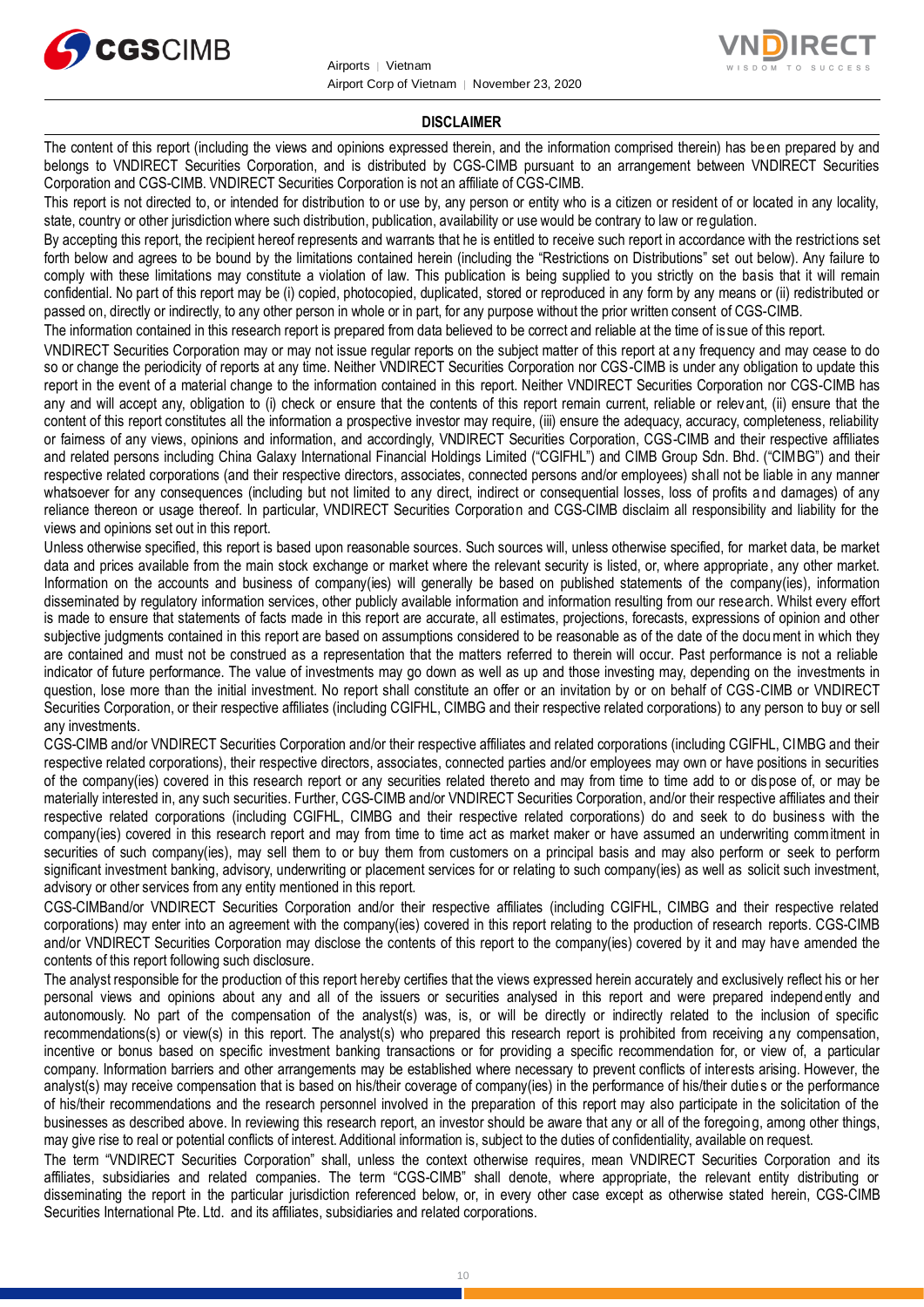



| <b>CGS-CIMB</b> |                                                                                   |                                                                 |  |  |
|-----------------|-----------------------------------------------------------------------------------|-----------------------------------------------------------------|--|--|
| Country         | <b>CGS-CIMB Entity</b>                                                            | <b>Regulated by</b>                                             |  |  |
| Hong Kong       | CGS-CIMB Securities (Hong Kong) Limited                                           | Securities and Futures Commission Hong Kong                     |  |  |
| India           | CGS-CIMB Securities (India) Private Limited                                       | Securities and Exchange Board of India (SEBI)                   |  |  |
| Indonesia       | PT CGS-CIMB Sekuritas Indonesia                                                   | Financial Services Authority of Indonesia                       |  |  |
| Malaysia        | CGS-CIMB Securities Sdn. Bhd. (formerly known<br>as Jupiter Securities Sdn. Bhd.) | Securities Commission Malaysia                                  |  |  |
| Singapore       | CGS-CIMB Research Pte. Ltd.                                                       | Monetary Authority of Singapore                                 |  |  |
| South Korea     | CGS-CIMB Securities (Hong Kong) Limited,<br>Korea Branch                          | Financial Services Commission and Financial Supervisory Service |  |  |
| Thailand        | CGS-CIMB Securities (Thailand) Co. Ltd.                                           | Securities and Exchange Commission Thailand                     |  |  |

(i) As of October 31, 2020 VNDIRECT Securities Corporation has a proprietary position in the securities (which may include but not be limited to shares, warrants, call warrants and/or any other derivatives) in the following company or companies covered or recommended in this report: (a) -

(ii) As of November 23, 2020, the analyst(s) who prepared this report, and the associate(s), has / have an interest in the securities (which may include but not be limited to shares, warrants, call warrants and/or any other derivatives) in the following company or companies covered or recommended in this report:

#### $(a)$  -

This report does not purport to contain all the information that a prospective investor may require. CGS-CIMB, VNDIRECT Securities Corporation and their respective affiliates (including CGIFHL, CIMBG and their related corporations) do not make any guarantee, representation or warranty, express or implied, as to the adequacy, accuracy, completeness, reliability or fairness of any such information and opinion c ontained in this report. None of CGS-CIMB, VNDIRECT Securities Corporation and their respective affiliates and related persons (including CGIFHL, CIMBG and their related corporations) shall be liable in any manner whatsoever for any consequences (including but not limited to any direct, indirect or consequential losses, loss of profits and damages) of any reliance thereon or usage thereof.

This report is general in nature and has been prepared for information purposes only. It is intended for circulation amongst CGS-CIMB's and its affiliates' (including CGIFHL's, CIMBG's and their respective related corporations') clients generally and does not have regard to the specific investment objectives, financial situation and the particular needs of any specific person who may receive this report. The information and opinions in this report are not and should not be construed or considered as an offer, recommendation or solicitation to buy or sell the subject securities, related investments or other financial instruments or any derivative instrument, or any rights pertaining thereto.

Investors are advised to make their own independent evaluation of the information contained in this research report, consider their own individual investment objectives, financial situation and particular needs and consult their own professional and financial advisers as to the legal, business, financial, tax and other aspects before participating in any transaction in respect of the securities of company(ies) covered in this research report. The securities of such company(ies) may not be eligible for sale in all jurisdictions or to all categories of investors.

### Restrictions on Distributions

**Australia:** Despite anything in this report to the contrary, this research is issued by VNDIRECT Securities Corporation and provided in Australia by CGS-CIMB Securities (Singapore) Pte. Ltd. and CGS-CIMB Securities (Hong Kong) Limited. This research is only available in Australia to persons who are "wholesale clients" (within the meaning of the Corporations Act 2001 (Cth) and is supplied solely for the use of such wholesale clients and shall not be distributed or passed on to any other person. You represent and warrant that if you are in Australia, you are a "wholesale clie nt". This research is of a general nature only and has been prepared without taking into account the objectives, financial situatio n or needs of the individual recipient. CGS-CIMB Securities (Singapore) Pte. Ltd. and CGS-CIMB Securities (Hong Kong) Limited do not hold, and are not required to hold an Australian financial services license. CGS-CIMB Securities (Singapore) Pte. Ltd. and CGS-CIMB Securities (Hong Kong) Limited rely on "passporting" exemptions for entities appropriately licensed by the Monetary Authority of Singapore (under ASIC Class Order 0 3/1102) and the Securities and Futures Commission in Hong Kong (under ASIC Class Order 03/1103).

**Canada:** This research report has not been prepared in accordance with the disclosure requirements of Dealer Member Rule 3400 – Research Restrictions and Disclosure Requirements of the Investment Industry Regulatory Organization of Canada. For any research report distributed by CIBC, further disclosures related to CIBC conflicts of interest can be found at https://researchcentral.cibcwm.com.

**China:** For the purpose of this report, the People's Republic of China ("PRC") does not include the Hong Kong Special Administrative Region, the Macau Special Administrative Region or Taiwan. The distributor of this report has not been approved or licensed by the China Securities Regulatory Commission or any other relevant regulatory authority or governmental agency in the PRC. This report contains only marketing information. The distribution of this report is not an offer to buy or sell to any person within or outside PRC or a solicitation to any person within or outside of PRC to buy or sell any instruments described herein. This report is being issued outside the PRC to a limited number of institutional investors and may not be provided to any person other than the original recipient and may not be reproduced or used for any other purpose.

**France:** Only qualified investors within the meaning of French law shall have access to this report. This report shall not be considered as an offer to subscribe to, or used in connection with, any offer for subscription or sale or marketing or direct or indirect distribution of financial instruments and it is not intended as a solicitation for the purchase of any financial instrument.

Germany: This report is only directed at persons who are professional investors as defined in sec 31a(2) of the German Securities Trading Act (WpHG). This publication constitutes research of a non-binding nature on the market situation and the investment instruments cited here at the time of the publication of the information.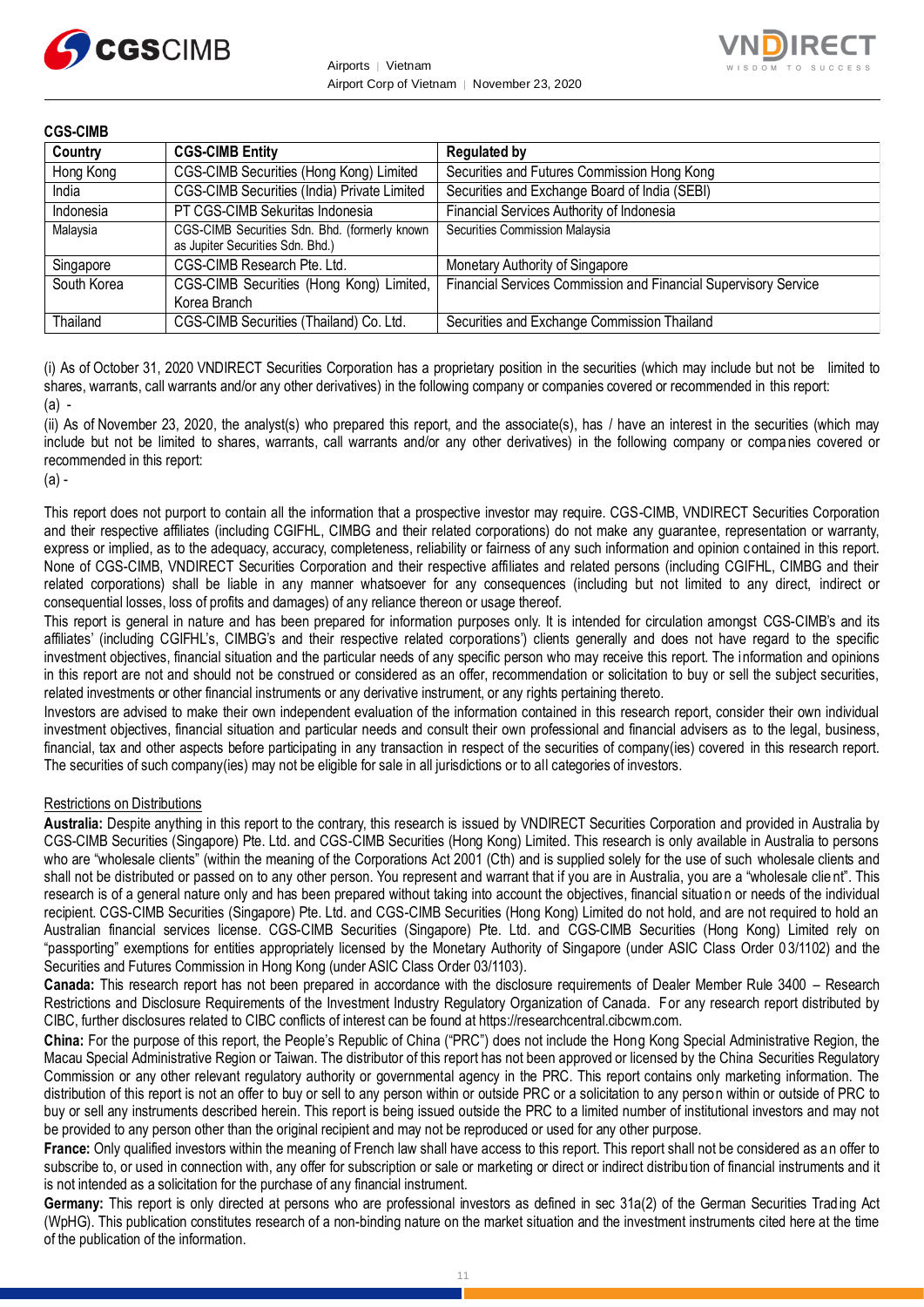



The current prices/yields in this issue are based upon closing prices from Bloomberg as of the day preceding publication. Please note that neither the German Federal Financial Supervisory Agency (BaFin), nor any other supervisory authority exercises any control over the content of this report. **Hong Kong:** This report is issued and distributed in Hong Kong by CGS-CIMB Securities (Hong Kong) Limited ("CHK") which is licensed in Hong Kong by the Securities and Futures Commission for Type 1 (dealing in securities) and Type 4 (advising on securities) activities. Any investors wishing to purchase or otherwise deal in the securities covered in this report should contact the Head of Sales at CGS-CIMB Securities (Hong Kong) Limited. The views and opinions in this research report are our own as of the date hereof and are subject to change. If the Financial Services and Markets Act of the United Kingdom or the rules of the Financial Conduct Authority apply to a recipient, our obligations owed to such recipient therein are unaffected. CHK has no obligation to update its opinion or the information in this research report. CHK does not make a market on other securities mentioned in the report.

### **India:**

This report is issued by VNDIRECT Securities Corporation and distributed in India by CGS-CIMB Securities (India) Private Limited ("CGS-CIMB India"). CGS-CIMB India is a subsidiary of CGS-CIMB Securities International Pte. Ltd. which in turn is a 50:50 joint venture company of CGIFHL and CIMBG. The details of the members of the group of companies of CGS-CIMB can be found at www.cgs-cimb.com, CGIFHL at www.chinastock.com.hk/en/ACG/ContactUs/index.aspx and CIMBG at www.cimb.com/en/who-we-are.html. CGS-CIMB India is registered with the National Stock Exchange of India Limited and BSE Limited as a trading and clearing member (Merchant Banking Number: INM000012037) under the Securities and Exchange Board of India (Stock Brokers and Sub-Brokers) Regulations, 1992. In accordance with the provisions of Regulation 4(g) of the Securities and Exchange Board of India (Investment Advisers) Regulations, 2013, CGS-CIMB India is not required to seek registration with the Securities and Exchange Board of India ("SEBI") as an Investment Adviser. CGS-CIMB India is registered with SEBI (SEBI Registration Number: INZ000209135) as a Research Analyst (INH000000669) pursuant to the SEBI (Research Analysts) Regulations, 2014 ("Regulations").

This report does not take into account the particular investment objectives, financial situations, or needs of the recipients . It is not intended for and does not deal with prohibitions on investment due to law/jurisdiction issues etc. which may exist for certain persons/entities. Recipients should rely on their own investigations and take their own professional advice before investment.

The report is not a "prospectus" as defined under Indian Law, including the Companies Act, 2013, and is not, and shall not be, approved by, or filed or registered with, any Indian regulator, including any Registrar of Companies in India, SEBI, any Indian stock exchange, or the Reserve Bank of India. No offer, or invitation to offer, or solicitation of subscription with respect to any such securities listed or proposed to be listed in India is being made, or intended to be made, to the public, or to any member or section of the public in India, through or pursuant to this report.

The research analysts, strategists or economists principally responsible for the preparation of this research report are segregated from the other activities of CGS-CIMB India and they have received compensation based upon various factors, including quality, accuracy and value of research, firm profitability or revenues, client feedback and competitive factors. Research analysts', strategists' or economists' compensation is not linked to investment banking or capital markets transactions performed or proposed to be performed by CGS-CIMB India or its affiliates.

CGS-CIMB India does not have actual / beneficial ownership of 1% or more securities of the subject company in this research report, at the end of the month immediately preceding the date of publication of this research report. However, since affiliates of CGS-CIMB India are engaged in the financial services business, they might have in their normal course of business financial interests or actual / beneficial ownership of one per cent or more in various companies including the subject company in this research report.

CGS-CIMB India or its associates, may: (a) from time to time, have long or short position in, and buy or sell the securities of the subject company in this research report; or (b) be engaged in any other transaction involving such securities and earn brokerage or other compensation or act as a market maker in the financial instruments of the subject company in this research report or act as an advisor or lender/borrower to such company or may have any other potential conflict of interests with respect to any recommendation and other related information and opinions.

CGS-CIMB India, its associates and the analyst engaged in preparation of this research report have not received any compensation for investment banking, merchant banking or brokerage services from the subject company mentioned in the research report in the past 12 months.

CGS-CIMB India, its associates and the analyst engaged in preparation of this research report have not managed or co-managed public offering of securities for the subject company mentioned in the research report in the past 12 months. The analyst from CGS-CIMB India engaged in preparation of this research report or his/her relative (a) do not have any financial interests in the subject company mentioned in this research report; (b) do not own 1% or more of the equity securities of the subject company mentioned in the research report as of the last day of the month preceding the publication of the research report; (c) do not have any material conflict of interest at the time of publication of the research report.

**Indonesia:** This report is issued by VNDIRECT Securities Corporation and distributed by PT CGS-CIMB Sekuritas Indonesia ("CGS-CIMB Indonesia"). The views and opinions in this research report are not our own but of VNDIRECT Securities Corporation as of the date hereof and are subject to change. CGS-CIMB Indonesia has no obligation to update the opinion or the information in this research report. This report is for private circulation only to clients of CGS-CIMB Indonesia. Neither this report nor any copy hereof may be distributed in Indonesia or to any Indonesian citizens wherever they are domiciled or to Indonesian residents except in compliance with applicable Indonesian capital market laws and regulations.

This research report is not an offer of securities in Indonesia. The securities referred to in this research report have not been registered with the Financial Services Authority (Otoritas Jasa Keuangan) pursuant to relevant capital market laws and regulations, and may not be offered or sold within the territory of the Republic of Indonesia or to Indonesian citizens through a public offering or in circumstances which constitute an offer within the meaning of the Indonesian capital market law and regulations.

**Ireland:** CGS-CIMB is not an investment firm authorised in the Republic of Ireland and no part of this document should be construed as CGS-CIMB acting as, or otherwise claiming or representing to be, an investment firm authorised in the Republic of Ireland.

**Malaysia:** This report is issued by VNDIRECT Securities Corporation and distributed in Malaysia by CGS-CIMB Securities Sdn. Bhd. (formerly known as Jupiter Securities Sdn. Bhd.) ("CGS-CIMB Malaysia") solely for the benefit of and for the exclusive use of our clients. Recipients of this report are to contact CGS-CIMB Malaysia, at 29th Floor Menara CIMB No. 1 Jalan Stesen Sentral 2, Kuala Lumpur Sentral 50470 Kuala Lumpur, Malaysia, in respect of any matters arising from or in connection with this report. CGS-CIMB Malaysia has no obligation to update, revise or reaffirm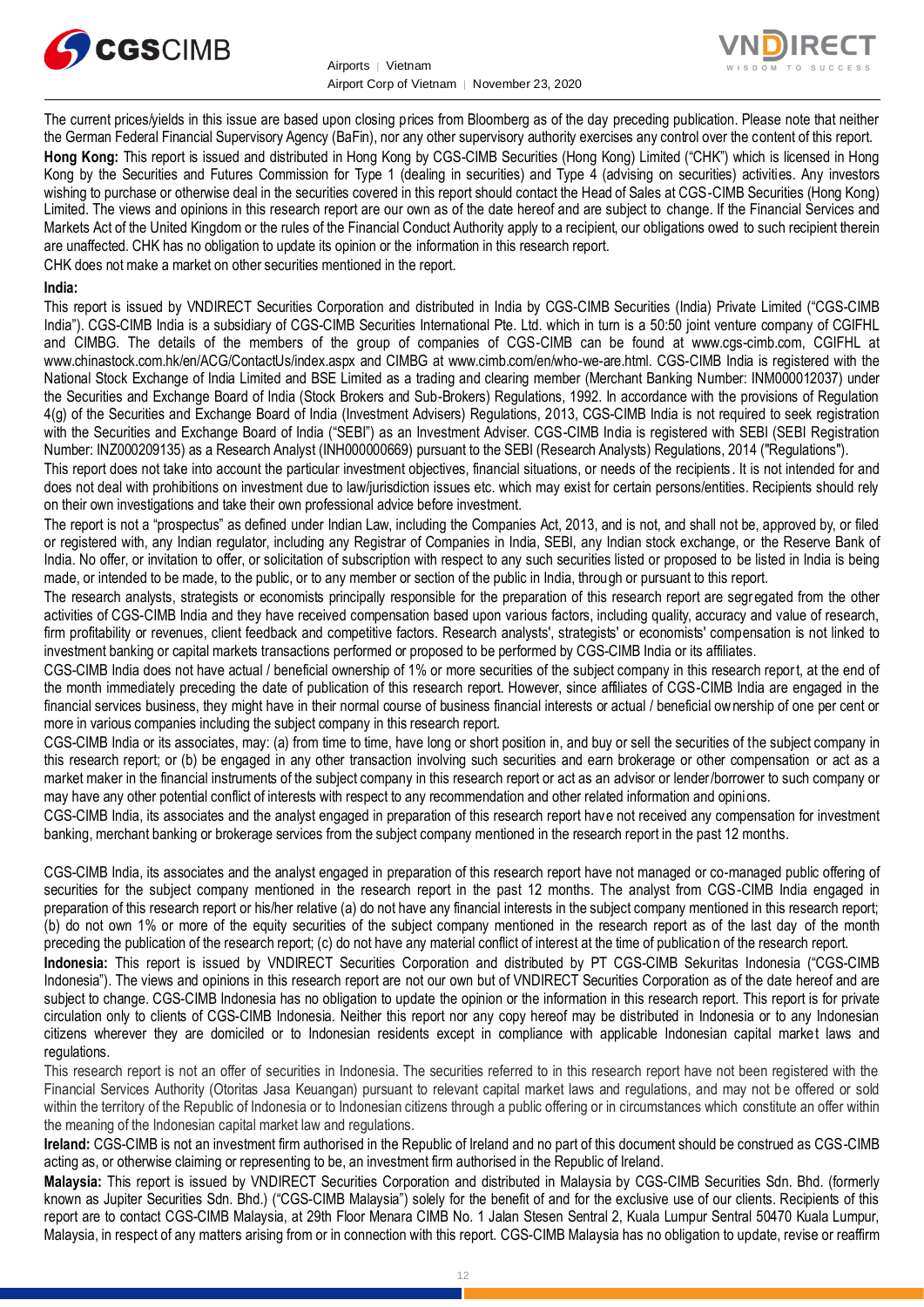



the opinion or the information in this research report after the date of this report.

**New Zealand:** In New Zealand, this report is for distribution only to persons who are wholesale clients pursuant to section 5C of the Financial Advisers Act 2008.

**Singapore:** This report is issued by VNDIRECT Securities Corporation and distributed by CGS-CIMB Research Pte Ltd ("CGS-CIMBR"). CGS-CIMBR is a financial adviser licensed under the Financial Advisers Act, Cap 110 ("FAA") for advising on investment products, by issuing or promulgating research analyses or research reports, whether in electronic, print or other form. Accordingly, CGS-CIMBR is a subject to the applicable rules under the FAA unless it is able to avail itself to any prescribed exemptions.

Recipients of this report are to contact CGS-CIMB Research Pte Ltd, 50 Raffles Place, #16-02 Singapore Land Tower, Singapore in respect of any matters arising from, or in connection with this report. CGS-CIMBR has no obligation to update the opinion or the information in this research report. This publication is strictly confidential and is for private circulation only. If you have not been sent this report by CGS-CIMBR directly, you may not rely, use or disclose to anyone else this report or its contents.

If the recipient of this research report is not an accredited investor, expert investor or institutional investor, CGS-CIMBR accepts legal responsibility for the contents of the report without any disclaimer limiting or otherwise curtailing such legal responsibility. If the recipient is an accredited investor, expert investor or institutional investor, the recipient is deemed to acknowledge that CGS-CIMBR is exempt from certain requirements under the FAA and its attendant regulations, and as such, is exempt from complying with the following:

(a) Section 25 of the FAA (obligation to disclose product information);

(b) Section 27 (duty not to make recommendation with respect to any investment product without having a reasonable basis where you may be reasonably expected to rely on the recommendation) of the FAA;

(c) MAS Notice on Information to Clients and Product Information Disclosure [Notice No. FAA-N03];

(d) MAS Notice on Recommendation on Investment Products [Notice No. FAA-N16];

(e) Section 36 (obligation on disclosure of interest in securities), and

(f) any other laws, regulations, notices, directive, guidelines, circulars and practice notes which are relates to the above, to the extent permitted by applicable laws, as may be amended from time to time, and any other laws, regulations, notices, directive, guidelines, circulars, and practice notes as we may notify you from time to time. In addition, the recipient who is an accredited investor, expert investor or institutional investor acknowledges that a CGS-CIMBR is exempt from Section 27 of the FAA, the recipient will also not be able to file a civil claim against CGS-CIMBR for any loss or damage arising from the recipient's reliance on any recommendation made by CGS-CIMBR which would otherwise be a right that is available to the recipient under Section 27 of the FAA, the recipient will also not be able to file a civil claim against CGS-CIMBR for any loss or damage arising from the recipient's reliance on any recommendation made by CGS-CIMBR which would otherwise be a right that is available to the recipient under Section 27 of the FAA.

CGS-CIMBR, its affiliates and related corporations, their directors, associates, connected parties and/or employees may own or have positions in securities of the company(ies) covered in this research report or any securities related thereto and may from time to time add to or dispose of, or may be materially interested in, any such securities. Further, CGS-CIMBR, its affiliates and its related corporations do and seek to do business with the company(ies) covered in this research report and may from time to time act as market maker or have assumed an underwriting commitment in securities of such company(ies), may sell them to or buy them from customers on a principal basis and may also perform or seek to perform significant investment banking, advisory, underwriting or placement services for or relating to such company(ies) as well as solicit such investment, advisory or other services from any entity mentioned in this report.

As of November 23, 2020,, CGS-CIMBR does not have a proprietary position in the recommended securities in this report.

CGS-CIMBR does not make a market on the securities mentioned in the report.

**South Korea:** This report is issued by VNDIRECT Securities Corporation and distributed in South Korea by CGS-CIMB Securities (Hong Kong) Limited, Korea Branch ("CGS-CIMB Korea") which is licensed as a cash equity broker, and regulated by the Financial Services Commission and Financial Supervisory Service of Korea. In South Korea, this report is for distribution only to professional investors under Article 9(5) of the Financial Investment Services and Capital Market Act of Korea ("FSCMA").

**Spain:** This document is a research report and it is addressed to institutional investors only. The research report is of a general nature and not personalised and does not constitute investment advice so, as the case may be, the recipient must seek proper advice before adopting any investment decision. This document does not constitute a public offering of securities.

CGS-CIMB is not registered with the Spanish Comision Nacional del Mercado de Valores to provide investment services.

**Sweden:** This report contains only marketing information and has not been approved by the Swedish Financial Supervisory Authority. The distribution of this report is not an offer to sell to any person in Sweden or a solicitation to any person in Sweden to buy a ny instruments described herein and may not be forwarded to the public in Sweden.

**Switzerland:** This report has not been prepared in accordance with the recognized self-regulatory minimal standards for research reports of banks issued by the Swiss Bankers' Association (Directives on the Independence of Financial Research).

**Thailand:** This report is issued by VNDIRECT Securities Corporation and distributed by CGS-CIMB Securities (Thailand) Co. Ltd. ("CGS-CIMB Thailand") based upon sources believed to be reliable (but their accuracy, completeness or correctness is not guaranteed). The statements or expressions of opinion herein were arrived at after due and careful consideration for use as information for investment. Such opinions are subject to change without notice and CGS-CIMB Thailand has no obligation to update the opinion or the information in this research report.

CGS-CIMB Thailand may act or acts as Market Maker, and issuer and offerer of Derivative Warrants and Structured Note which may have the following securities as its underlying securities. Investors should carefully read and study the details of the derivative warrants in the prospectus before making investment decisions.

AAV, ADVANC, AEONTS, AMATA, AOT, AWC, BANPU, BBL, BCH, BCP, BCPG, BDMS, BEC, BEM, BGC, BGRIM, BH, BJC, BPP, BTS, CBG, CENTEL, CHG, CK, CKP, COM7, CPALL, CPF, CPN, DELTA, DTAC, EA, EGCO, EPG, ERW, ESSO, GFPT, GLOBAL, GPSC, GULF, GUNKUL, HANA, HMPRO, INTUCH, IRPC, IVL, JAS, JMT, KBANK, KCE, KKP, KTB, KTC, LH, MAJOR, MBK, MEGA, MINT, MTC, ORI, OSP, PLANB, PRM, PSH, PSL, PTG, PTT, PTTEP, PTTGC, QH, RATCH, RS, SAWAD, SCB, SCC, SGP, SPALI, SPRC, STA, STEC, STPI, SUPER, TASCO, TCAP,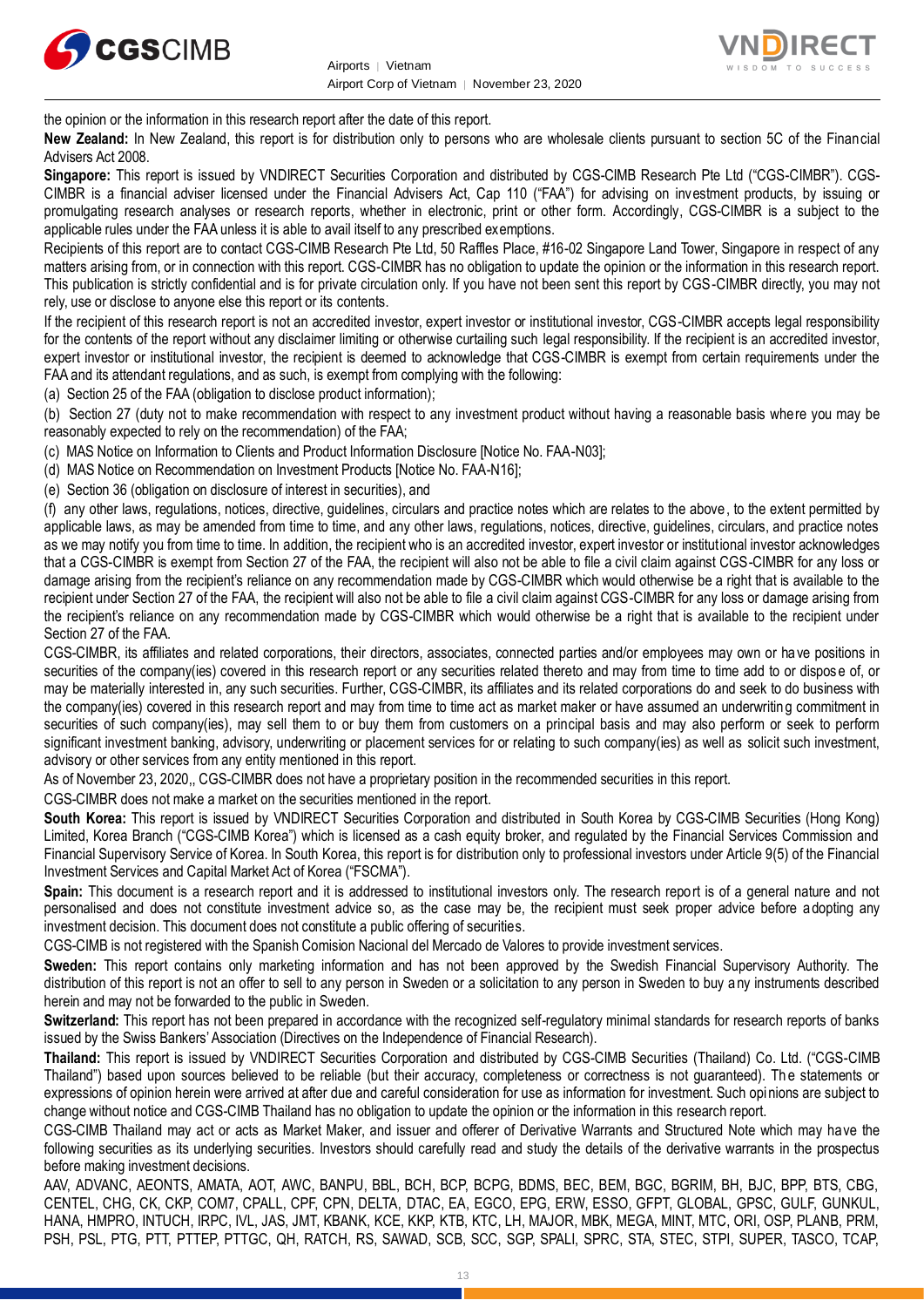



### THAI, THANI, THG, TISCO, TKN, TMB, TOA, TOP, TPIPP, TQM, TRUE, TTW, TU, VGI, WHA, BEAUTY, JMART, LPN, SISB, WORK. **Corporate Governance Report:**

The disclosure of the survey result of the Thai Institute of Directors Association ("IOD") regarding corporate governance is made pursuant to the policy of the Office of the Securities and Exchange Commission. The survey of the IOD is based on the information of a company listed on the Stock Exchange of Thailand and the Market for Alternative Investment disclosed to the public and able to be accessed by a general public investor. The result, therefore, is from the perspective of a third party. It is not an evaluation of operation and is not based on inside information.

The survey result is as of the date appearing in the Corporate Governance Report of Thai Listed Companies. As a result, the s urvey result may be changed after that date. CGS-CIMB Thailand does not confirm nor certify the accuracy of such survey result.

| <b>Score</b><br>:Range              | ممد<br>90<br>טע         | - or<br>80<br>-<br>vũ | 70<br>$\overline{\phantom{a}}$<br>$\cdot$ | - -<br><b>Below</b><br>U or<br>Dеı | N0<br>≺esul<br>JUIVEV |
|-------------------------------------|-------------------------|-----------------------|-------------------------------------------|------------------------------------|-----------------------|
| Desc.<br>$     -$<br>`tion.<br>rını | -voollant<br>ו טווטוונ. | 000c<br>ver           | Good                                      | N/A                                |                       |

**United Arab Emirates:** The distributor of this report has not been approved or licensed by the UAE Central Bank or any other relevant licensing authorities or governmental agencies in the United Arab Emirates. This report is strictly private and confidential and has not been reviewed by, deposited or registered with UAE Central Bank or any other licensing authority or governmental agencies in the United Arab Emirates. This report is being issued outside the United Arab Emirates to a limited number of institutional investors and must not be provided to any person other than the original recipient and may not be reproduced or used for any other purpose. Further, the information contained in this report is not intended to lead to the sale of investments under any subscription agreement or the conclusion of any other contract of whatsoever nature within the territory of the United Arab Emirates.

**United Kingdom and European Economic Area (EEA):** In the United Kingdom and European Economic Area, this material is also being distributed by CGS-CIMB Securities (UK) Limited ("CGS-CIMB UK"). CGS-CIMB UK is authorized and regulated by the Financial Conduct Authority and its registered office is at 27 Knightsbridge, London, SW1X7YB. The material distributed by CGS-CIMB UK has been prepared in accordance with CGS-CIMB's policies for managing conflicts of interest arising as a result of publication and distribution of this material. This material is for distribution only to, and is solely directed at, selected persons on the basis that those persons: (a) are eligible counterparties and professional clients of CGS-CIMB UK; (b) have professional experience in matters relating to investments falling within Article 19(5) of the Financial Services and Markets Act 2000 (Financial Promotion) Order 2005 (as amended, the "Order"), (c) fall within Article 49(2)(a) to (d) ("high net worth companies, unincorporated associations etc") of the Order; (d) are outside the United Kingdom subject to relevant regulation in each jurisdiction, material(all such persons together being referred to as "relevant persons"). This material is directed only at relevant persons and must not be acted on or relied on by persons who are not relevant persons. Any investment or investment activity to which this material relates is available only to relevant persons and will be engaged in only with relevant persons.

This material is categorised as non-independent for the purposes of CGS-CIMB UK and therefore does not provide an impartial or objective assessment of the subject matter and does not constitute independent research. Consequently, this material has not been prepared in accordance with legal requirements designed to promote the independence of research and will not be subject to any prohibition on dealing ahead of the dissemination of research. Therefore, this material is considered a marketing communication.

**United States:** This research report is issued by VNDIRECT Securities Corporation and distributed in the United States of America by CGS-CIMB Securities (USA) Inc, a U.S. registered broker-dealer and an affiliate of CGS-CIMB Securities Sdn. Bhd. (formerly known as Jupiter Securities Sdn. Bhd.), CGS-CIMB Research Pte Ltd, PT CGS-CIMB Sekuritas Indonesia, CGS-CIMB Securities (Thailand) Co. Ltd, CGS-CIMB Securities (Hong Kong) Limited and CGS-CIMB Securities (India) Private Limited, and is distributed solely to persons who qualify as "U.S. Institutional Investors" as defined in Rule 15a-6 under the Securities and Exchange Act of 1934. This communication is only for Institutional Investors whose ordinary business activities involve investing in shares, bonds, and associated securities and/or derivative securities and who have professional experience in such investments. Any person who is not a U.S. Institutional Investor or Major Institutional Investor must not rely on this communication. The delivery of this research report to any person in the United States of America is not a recommendation to effect any transactions in the securities discussed herein, or an endorsement of any opinion expressed herein. CGS-CIMB Securities (USA) Inc, is a FINRA/SIPC member and takes responsibility for the content of this report. For further information or to place an order in any of the above-mentioned securities please contact a registered representative of CGS-CIMB Securities (USA) Inc.

CGS-CIMB Securities (USA) Inc. does not make a market on other securities mentioned in the report.

CGS-CIMB Securities (USA) Inc. has not managed or co-managed a public offering of any of the securities mentioned in the past 12 months.

CGS-CIMB Securities (USA) Inc. has not received compensation for investment banking services from any of the company mentioned in the past 12 months.

CGS-CIMB Securities (USA) Inc. neither expects to receive nor intends to seek compensation for investment banking services from any of the company mentioned within the next 3 months.

**United States Third-Party Disclaimer:** If this report is distributed in the United States of America by Raymond James & Associates, Inc ("RJA"), this report is third-party research prepared for and distributed in the United States of America by RJA pursuant to an arrangement between RJA and CGS-CIMB Securities International Pte. Ltd. ("CGS-CIMB"). CGS-CIMB is not an affiliate of RJA. This report is distributed solely to persons who qualify as "U.S. Institutional Investors" or as "Major U.S. Institutional Investors" as defined in Rule 15a-6 under the Securities and Exchange Act of 1934, as amended. This communication is only for U.S. Institutional Investors or Major U.S. Institutional Investor whose ordinary business activities involve investing in shares, bonds, and associated securities and/or derivative securities and who have professional experience in such investments. Any person who is not a U.S. Institutional Investor or Major U.S. Institutional Investor must not rely on this communication. The delivery of this report to any person in the U.S. is not a recommendation to effect any transactions in the securities discussed herein, or an endors ement of any opinion expressed herein. If you are receiving this report in the U.S from RJA, a FINRA/SIPC member, it takes responsibility for the content of this report. For further information or to place an order in any of the above-mentioned securities please contact a registered representative of CGS-CIMB Securities (USA) Inc. or RJA.<https://raymondjames.com/InternationalEquityDisclosures>

**Other jurisdictions:** In any other jurisdictions, except if otherwise restricted by laws or regulations, this report is only for distribution to professional,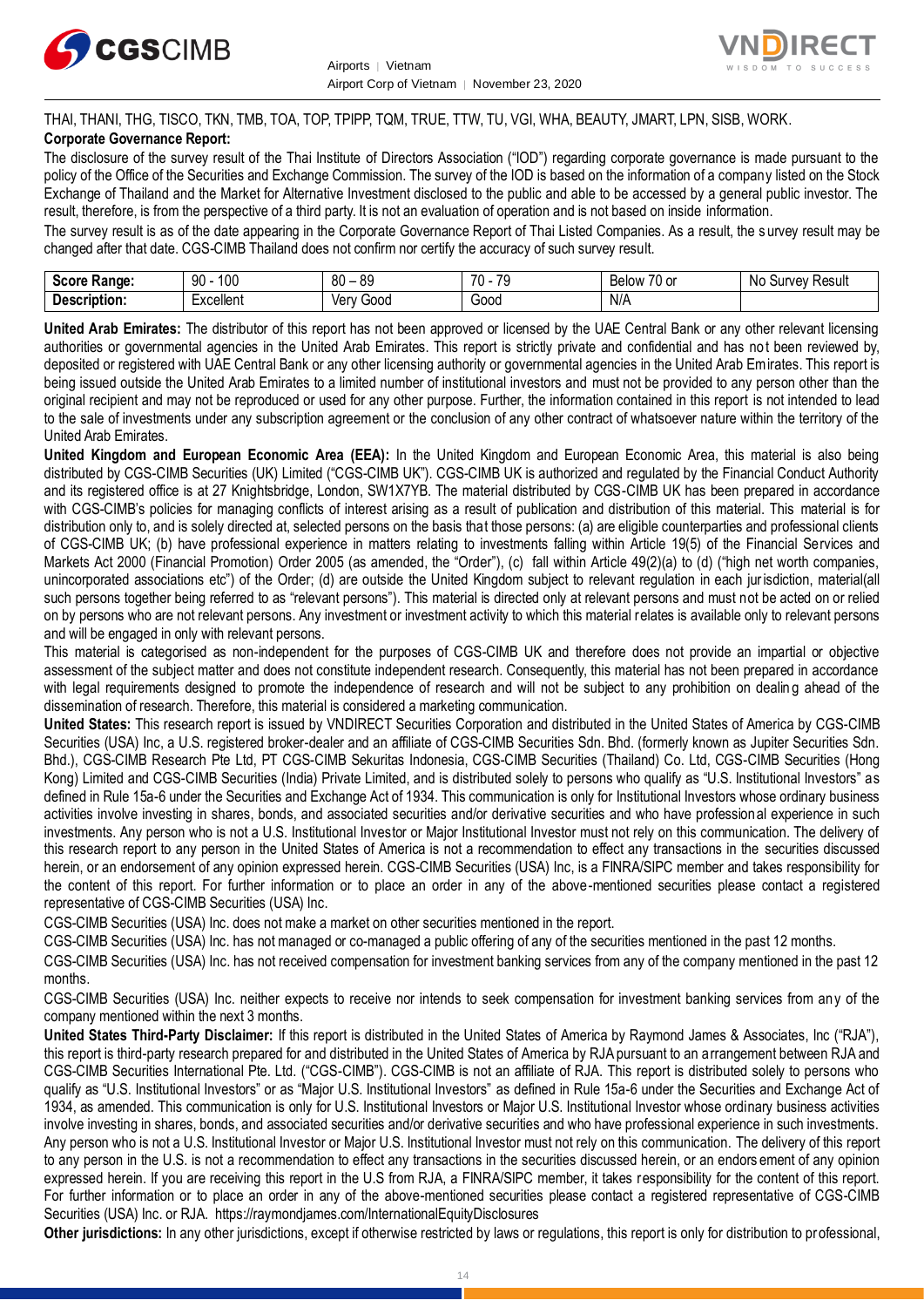

Airports │ Vietnam Airport Corp of Vietnam │ November 23, 2020



### institutional or sophisticated investors as defined in the laws and regulations of such jurisdictions.

| Airport Corp of Vietnam   November 23, 20                                                           |
|-----------------------------------------------------------------------------------------------------|
| institutional or sophisticated investors as defined in the laws and regulations of such jurisdicti  |
| Distribution of stock ratings and investment banking clients for quarter ended on 30 September 2020 |
| 795 companies under coverage for quarter ended on 30 September 2020                                 |

| institutional or sophisticated investors as defined in the laws and regulations of such jurisdictions. |                         |                                |  |
|--------------------------------------------------------------------------------------------------------|-------------------------|--------------------------------|--|
| Distribution of stock ratings and investment banking clients for quarter ended on 30 September 2020    |                         |                                |  |
| 795 companies under coverage for quarter ended on 30 September 2020                                    |                         |                                |  |
|                                                                                                        | Rating Distribution (%) | Investment Banking clients (%) |  |
| Add                                                                                                    | 63.0%                   | 0.5%                           |  |
| Hold                                                                                                   | 25.2%                   | 0.1%                           |  |
| Reduce                                                                                                 | 11 8%                   | በ 3%                           |  |

### **Spitzer Chart for stock being researched ( 2 year data )**

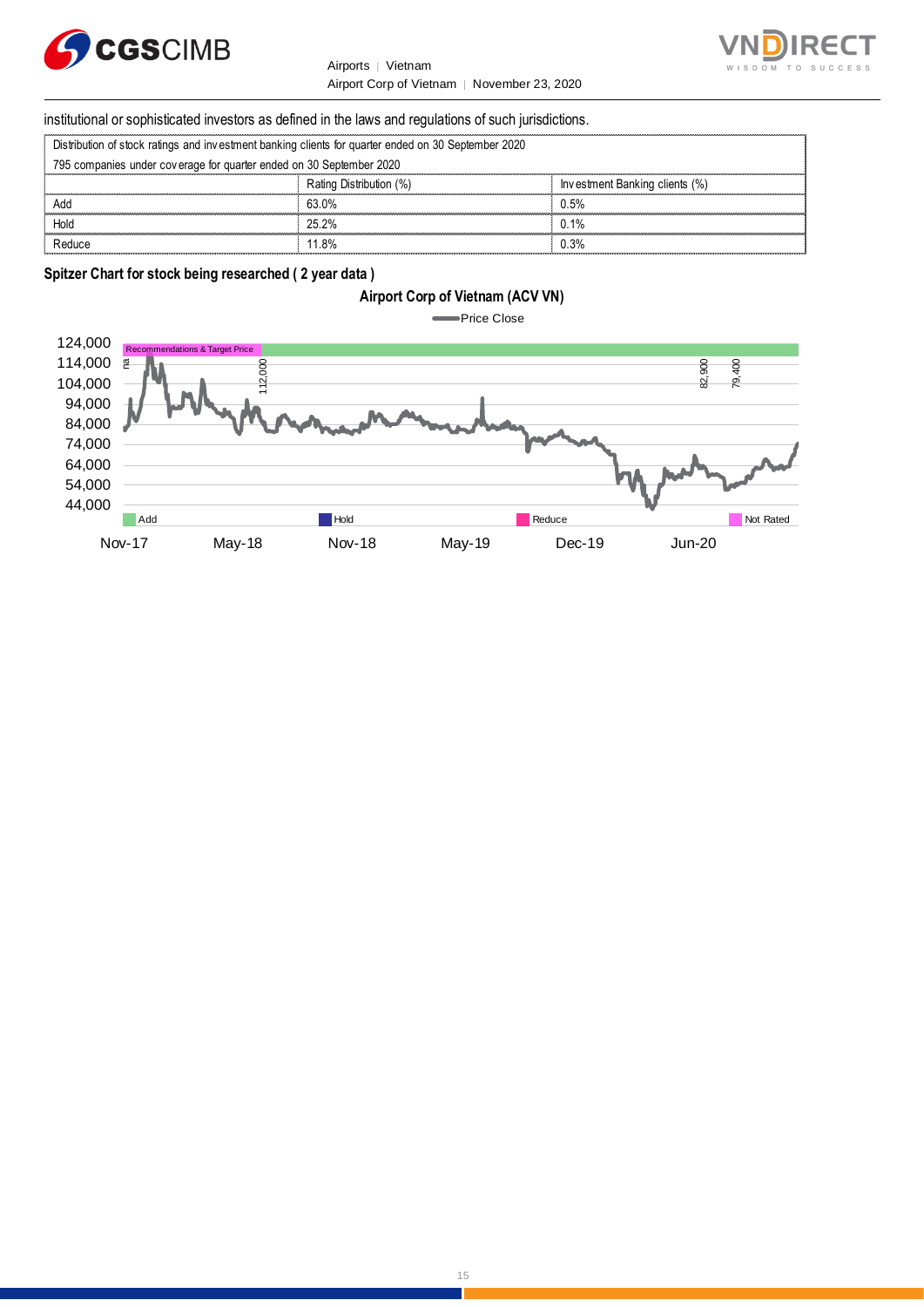



### **Corporate Governance Report of Thai Listed Companies (CGR). CG Rating by the Thai Institute of Directors Association (Thai IOD) in 2019, Anti-Corruption 2019**

**ADVANC** – Excellent, Certified, **AEONTS** – Good, n/a, **AH** – Very Good, n/a, **AMATA** – Excellent, Declared, **ANAN** – Excellent, Declared, **AOT** – Excellent, n/a, **AP** – Excellent, Certified, **ASP** – Very Good, Certified, **BAM** – not available, n/a, **BANPU** – Excellent, Certified, **BAY** – Excellent, Certified, **BBL** – Very Good, Certified, **BCH** – Good, Certified, **BCP** - Excellent, Certified, **BCPG** – Excellent, Certified, **BDMS** – Very Good, n/a, **BEAUTY** – Good, n/a, **BEC** – Very Good, n/a, **BGRIM** – Very Good, Declared, **BH** - Good, n/a, **BJC** – Very Good, n/a, **BJCHI** – Very Good, Certified, **BLA** – Very Good, Certified, **BPP** – Very Good, Declared, **BR** - Good, n/a, **BTS** - Excellent, Certified, **CBG** – Very Good, n/a, **CCET** – Good, n/a, **CENTEL** – Very Good, Certified, **CHAYO** - Good, n/a, **CHG** – Very Good, Declared, **CK** – Excellent, n/a, **COL** – Excellent, Declared, **CPALL** – Excellent, Certified, **CPF** – Excellent, Certified, **CPN** - Excellent, Certified, **CPNREIT** – not available, n/a, **CRC** – not available, n/a, **DELTA** - Excellent, Declared, **DEMCO** – Excellent, Certified, **DDD** – Very Good, n/a, **DIF** – not available, n/a, **DREIT** – not available, n/a, **DTAC** – Excellent, Certified, **EA** – Excellent, n/a, **ECL** – Very Good, Certified, **EGCO** - Excellent, Certified, **EPG** – Very Good, n/a, **ERW** – Very Good, n/a, **GFPT** - Excellent, Certified, **GGC** – Excellent, Certified, **GLOBAL** – Very Good, n/a, **GLOW** – Very Good, Certified, **GPSC** – Excellent, Certified, **GULF** – Very Good, n/a, **GUNKUL** – Excellent, Certified, **HANA** - Excellent, Certified, **HMPRO** - Excellent, Certified, **HUMAN** – Good, n/a, **ICHI** – Excellent, Declared, **III** – Excellent, n/a, **INTUCH** - Excellent, Certified, **IRPC** – Excellent, Certified, **ITD** – Very Good, n/a, **IVL** - Excellent, Certified, **JASIF** – not available, n/a, **BJC** – Very Good, n/a, **JMT** – Very Good, n/a, **KBANK** - Excellent, Certified, **KCE** - Excellent, Certified, **KKP** – Excellent, Certified, **KSL** – Excellent, Certified, **KTB** - Excellent, Certified, **KTC** – Excellent, Certified, **LH** - Excellent, n/a, **LPN** – Excellent, Certified, **M** – Very Good, Certified, **MACO** – Very Good, n/a, **MAJOR** – Very Good, n/a, **MAKRO** – Excellent, Certified, **MALEE** – Excellent, Certified, **MC** – Excellent, Certified, **MCOT** – Excellent, Certified, **MEGA** – Very Good, n/a, **MINT** - Excellent, Certified, **MK** – Very Good, n/a, **MTC** – Excellent, n/a, **NETBAY** – Very Good, n/a, **OSP** – Very Good, n/a, **PLANB** – Excellent, Certified, **PLAT** – Very Good, Certified, **PR9** – Excellent, n/a, **PSH** – Excellent, Certified, **PSTC** – Very Good, Certified, **PTT** - Excellent, Certified, **PTTEP** - Excellent, Certified, **PTTGC** - Excellent, Certified, **QH** – Excellent, Certified, **RATCH** – Excellent, Certified, **ROBINS** – Excellent, Certified, **RS** – Excellent, n/a, **RSP** – not available, n/a, **S** – Excellent, n/a, **SAPPE** – Very Good, Declared, **SAT** – Excellent, Certified, **SAWAD** – Very Good, n/a, **SC** – Excellent, Certified, **SCB** - Excellent, Certified, **SCC** – Excellent, Certified, **SCN** – Excellent, Certified, **SF** – Good, n/a, **SHR** – not available, n/a, **SIRI** – Very Good, Certified, **SPA** - Good, n/a, **SPALI** - Excellent, n/a, **SPRC** – Excellent, Certified, **STA** – Very Good, Certified, **STEC** – Excellent, n/a, **SVI** – Excellent, Certified, **SYNEX** – Excellent, Certified, **TASCO** – Excellent, Certified, **TCAP** – Excellent, Certified, **THANI** – Excellent, Certified, **TIPCO** – Very Good, Certified, **TISCO** - Excellent, Certified, **TKN** – Very Good, n/a, **TMB** - Excellent, Certified, **TNR** – Very Good, Certified, **TOP** - Excellent, Certified, **TPCH** – Good, n/a, **TPIPP** – Good, n/a, **TRUE** – Excellent, Certified, **TU** – Excellent, Certified, **TVO** – Excellent, Declared, **UNIQ** – not available, n/a, **VGI** – Excellent, Certified, **WHA** – Excellent, Certified, **WHART** – not available, n/a, **WICE** – Excellent, Certified, **WORK** – Good, n/a.

1 CG Score 2019 from Thai Institute of Directors Association (IOD)

2 AGM Level 2018 from Thai Investors Association

3 Companies participating in Thailand's Private Sector Collective Action Coalition Against Corruption programme (Thai CAC) under Thai Institute of Directors (as of November 30, 2018) are categorised into:

companies that have declared their intention to join CAC, and companies certified by CAC.

4 [The Stock Exchange of Thailand : the record of listed companies with corporate sustainable development "Thai sustainability Investment 2018" included:](http://www.set.or.th/sustainable_dev/en/sr/sri/tsi_p1.html)

SET and mai listed companies passed the assessment conducted by the Stock Exchange of Thailand: THSI (SET) and THSI (mai)

SET listed companies passed the assessment conducted by the Dow Jones Sustainability Indices (DJSI)

### **RECOMMENDATION FRAMEWORK**

| <b>Stock Ratings</b>   | Definition:                                                                                                                                                                                                                                                       |
|------------------------|-------------------------------------------------------------------------------------------------------------------------------------------------------------------------------------------------------------------------------------------------------------------|
| Add                    | The stock's total return is expected to reach 15% or higher over the next 12 months.                                                                                                                                                                              |
| Hold                   | The stock's total return is expected to be between negative 10% and positive 15% over the next 12 months.                                                                                                                                                         |
| Reduce                 | The stock's total return is expected to fall below negative 10% over the next 12 months.                                                                                                                                                                          |
|                        | The total expected return of a stock is defined as the sum of the:(i) percentage difference between the target price and the current price and (ii)<br>the forward net dividend yields of the stock. Stock price targets have an investment horizon of 12 months. |
| <b>Sector Ratings</b>  | Definition:                                                                                                                                                                                                                                                       |
| Overweight             | An Overweight rating means stocks in the sector have, on a market cap-weighted basis, a positive absolute<br>recommendation.                                                                                                                                      |
| Neutral                | A Neutral rating means stocks in the sector have, on a market cap-weighted basis, a neutral absolute recommendation.                                                                                                                                              |
| Underweight            | An Underweight rating means stocks in the sector have, on a market cap-weighted basis, a negative absolute<br>recommendation.                                                                                                                                     |
| <b>Country Ratings</b> | Definition:                                                                                                                                                                                                                                                       |
| Overweight             | An Overweight rating means investors should be positioned with an above-market weight in this country relative to<br>benchmark.                                                                                                                                   |
| Neutral                | A Neutral rating means investors should be positioned with a neutral weight in this country relative to benchmark.                                                                                                                                                |
| Underweight            | An Underweight rating means investors should be positioned with a below-market weight in this country relative to<br>benchmark.                                                                                                                                   |

**Hien Tran Khanh – Deputy Head of Research** Email[: hien.trankhanh@vndirect.com.vn](mailto:hien.trankhanh@vndirect.com.vn)

Email: [tuan.nguyenthanh@vndirect.com.vn](mailto:tuan.nguyenthanh@vndirect.com.vn)